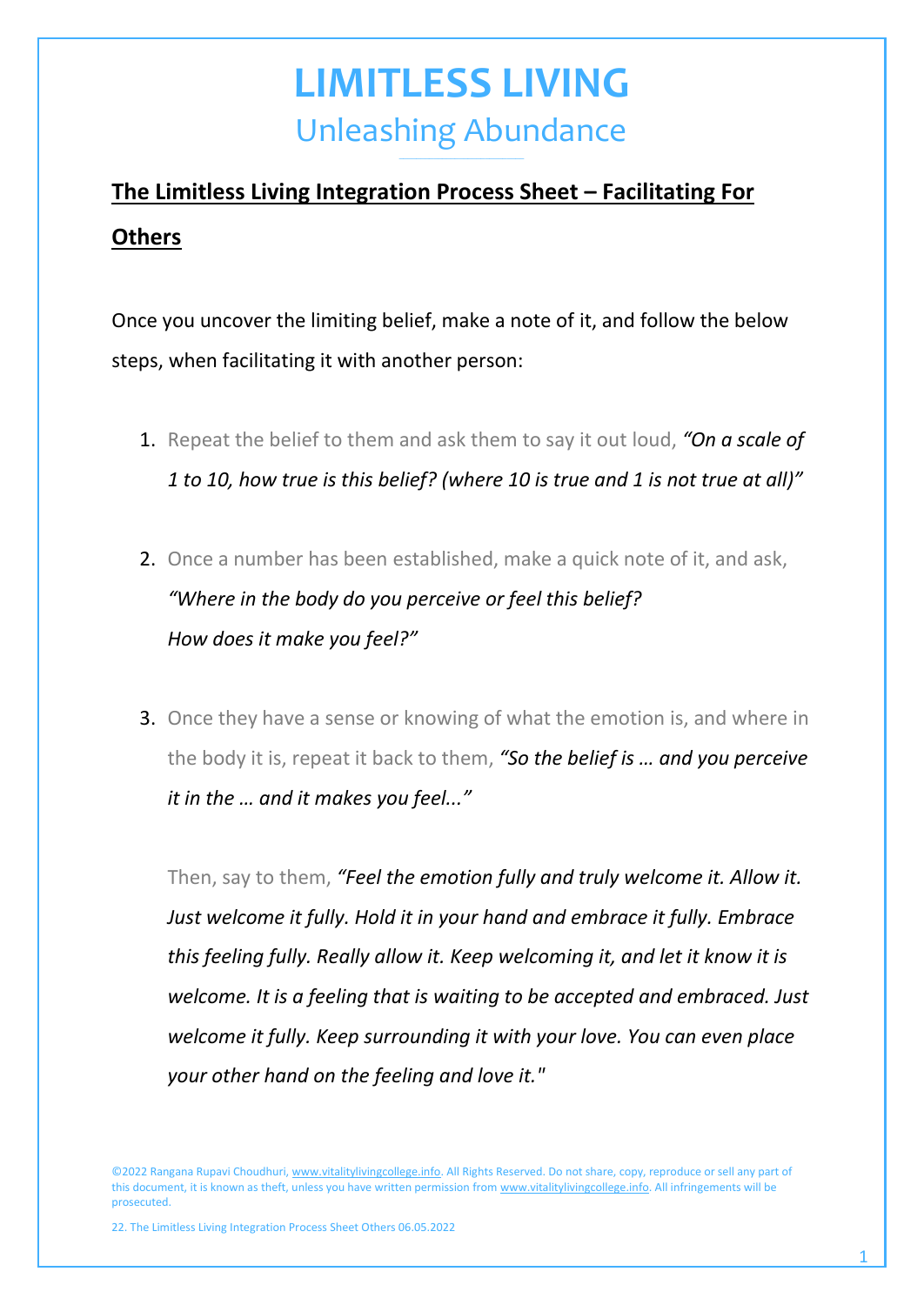**NOTE:** If the person you are working with is uncomfortable with the idea of self-love, then you can explore acceptance or allowance of the emotion. The concept is to allow the emotion and let it be present, versus pushing it away or resisting it, as resistance causes it to remain, versus acceptance allows a space for freedom.

- 4. Then ask, *"So go ahead and close your eyes and take a gentle breath in and out. Allow yourself to feel this feeling of … in your … fully. Just get a sense or knowing of how old you were when you felt this old feeling, who was there, what age were you and what were you wearing or not wearing. Just get a sense or knowing of how old you were, when you felt this old feeling before."*
- 5. Then ask, *"Place the old memory or series of memories on a movie screen and let it go blank for now. You can just get a sense of it. You do not need to see it perfectly. Just a sense of knowing that past incident or series of incidents."* Be really encouraging and create a space for allowance.

You can say, "*It's ok, take your time. It can just be a sense or knowing. The memory can also be of now, as you just felt the feeling associated with the belief. So, check-in with yourself when you felt that old belief before. Just get a sense or knowing - you do not need to get it right or perfectly*"

<sup>©2022</sup> Rangana Rupavi Choudhuri[, www.vitalitylivingcollege.info.](http://www.vitalitylivingcollege.info/) All Rights Reserved. Do not share, copy, reproduce or sell any part of this document, it is known as theft, unless you have written permission fro[m www.vitalitylivingcollege.info.](http://www.vitalitylivingcollege.info/) All infringements will be prosecuted.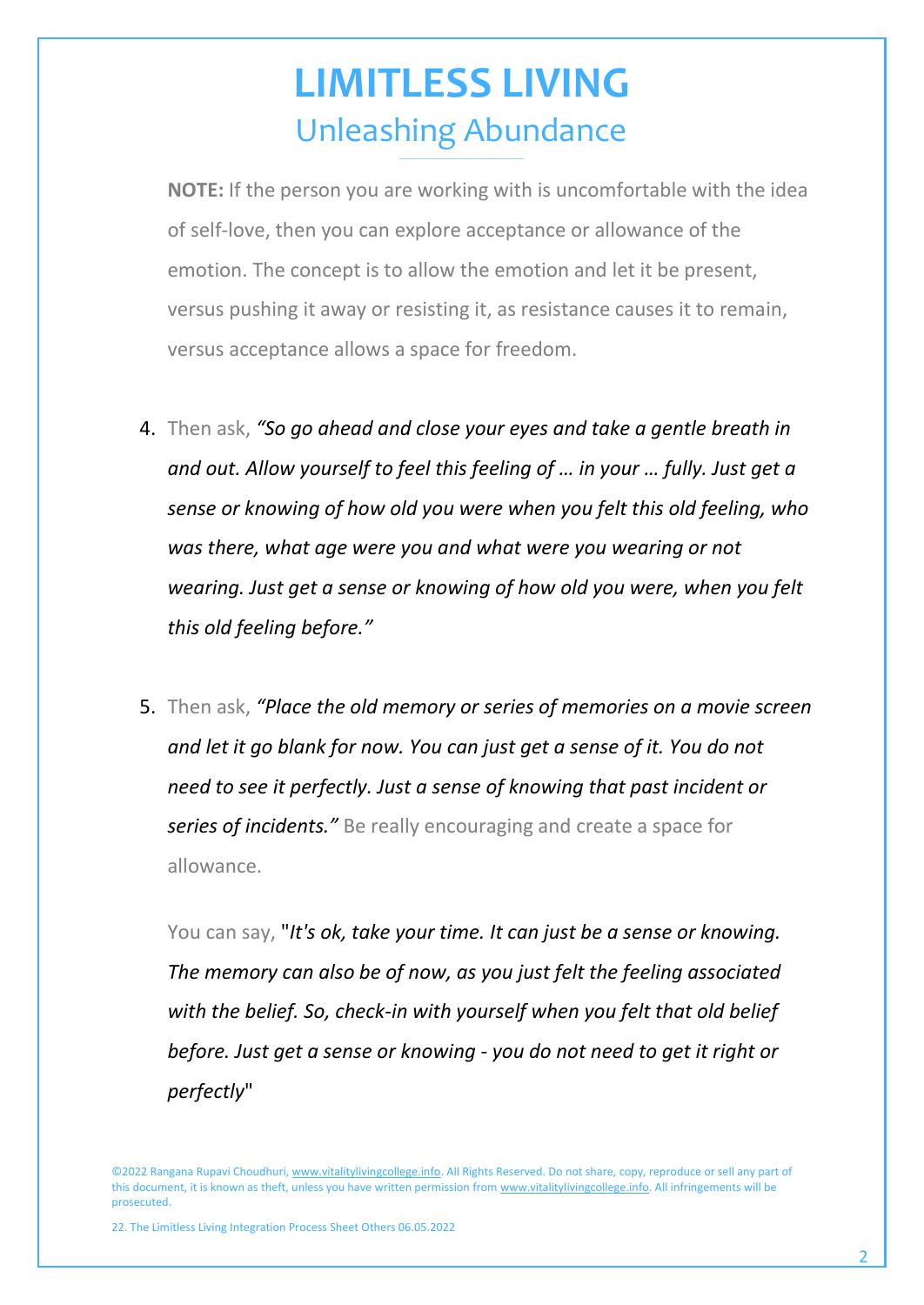**NOTE:** If the memory is a traumatic memory, ask them to: *"Move the memory far away, distance yourself from it, make it even further away till it feels safe."*

Check that they feel ok to proceed.

6. Then ask, *"Bring the past you from that past memory, to come and sit next to you and hold their hand. Ask them what positive qualities or resources they needed, in that old memory that would have helped them handle the situation better."* Give them time and be encouraging.

You can also add, "*Examples of positive qualities include, courage, strength, self-love, you are safe, self-acceptance, self-respect."*

**NOTE:** In case, they come up with a resource that is not in their control, like the other person saying sorry, ask, "*If they were to say sorry, what would it make you feel?*" If they are stuck, you can invite the mentor to brainstorm positive qualities or resources that would have been helpful in that past experience.

After encouraging, if memories still do not show up, it's ok. This can happen because, they might want the details of the memory, or the memory has been blocked, or they have already cleared the past memory. If the belief is showing up, it means there is something there

©2022 Rangana Rupavi Choudhuri[, www.vitalitylivingcollege.info.](http://www.vitalitylivingcollege.info/) All Rights Reserved. Do not share, copy, reproduce or sell any part of this document, it is known as theft, unless you have written permission fro[m www.vitalitylivingcollege.info.](http://www.vitalitylivingcollege.info/) All infringements will be prosecuted.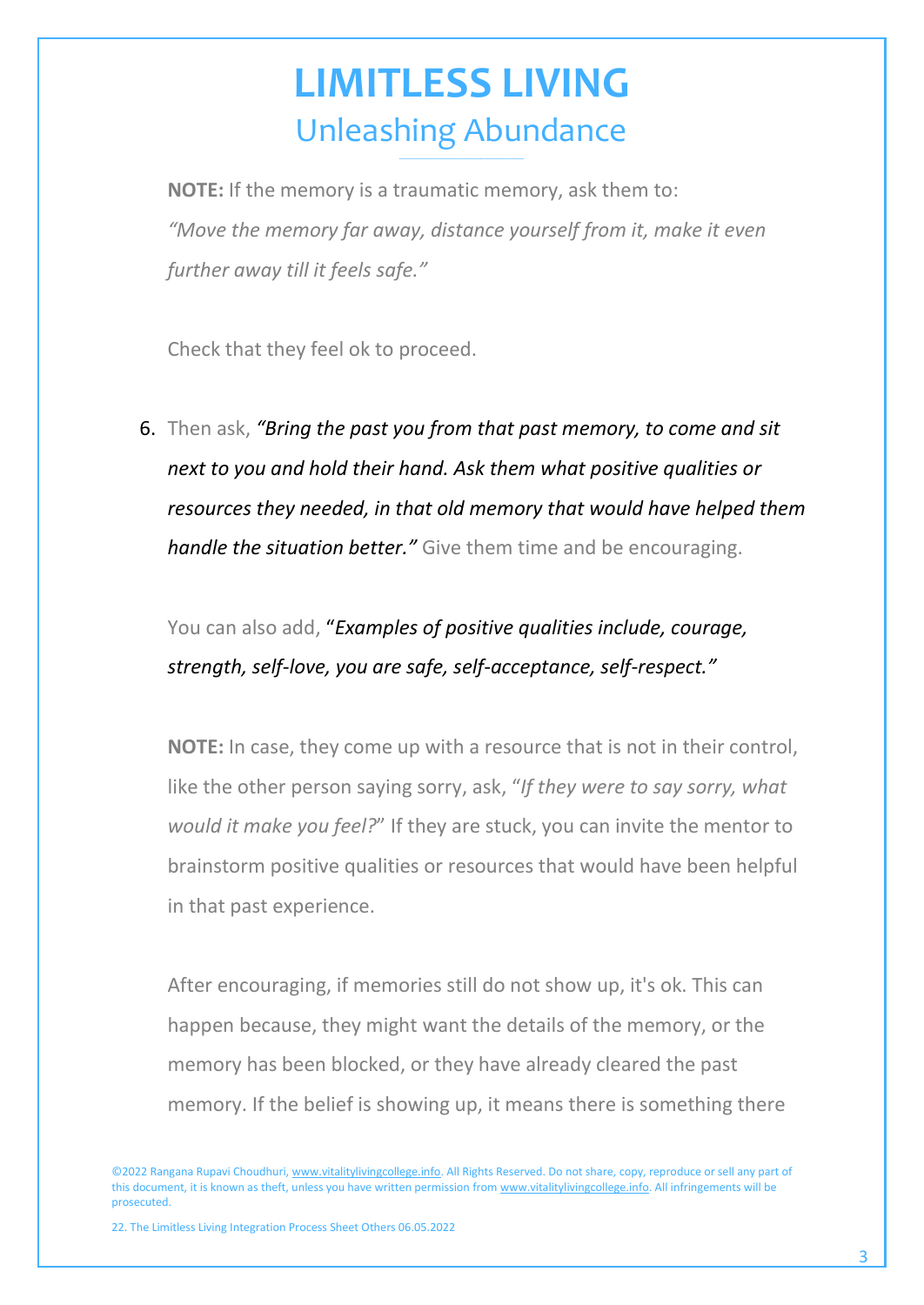though. So, after reassuring and letting them know, that they only need to bring up what they remember.

7. Once they uncover positive qualities or resources, get them to breathe in the positive qualities, *"Place in the hand of the past you, the positive qualities. Let the present day you, squeeze the hand of the past you, and get them to breathe in all those qualities."*

**NOTE:** If needed, you can be encouraging, by saying, *"Great, beautiful, just breathe that in"* or *"That's right"* or "*That's wonderful "* or *"Yes, just keep going"* or *"How lovely"* or *"You are doing great"*, as they breathe in those qualities.

- 8. Then, ask them to, *"Send the past you back onto the movie screen with all the positive qualities, and notice how you are handling things differently."*
- 9. Notice their facial expressions and body language, and notice how it starts to change or relax. Ask them, *"How are you feeling?"*

Let them share their thoughts and insights. Be really encouraging. Let all the thoughts be welcomed. Ask them, *"How do you feel about that old belief now?"*

<sup>©2022</sup> Rangana Rupavi Choudhuri[, www.vitalitylivingcollege.info.](http://www.vitalitylivingcollege.info/) All Rights Reserved. Do not share, copy, reproduce or sell any part of this document, it is known as theft, unless you have written permission fro[m www.vitalitylivingcollege.info.](http://www.vitalitylivingcollege.info/) All infringements will be prosecuted.

<sup>22.</sup> The Limitless Living Integration Process Sheet Others 06.05.2022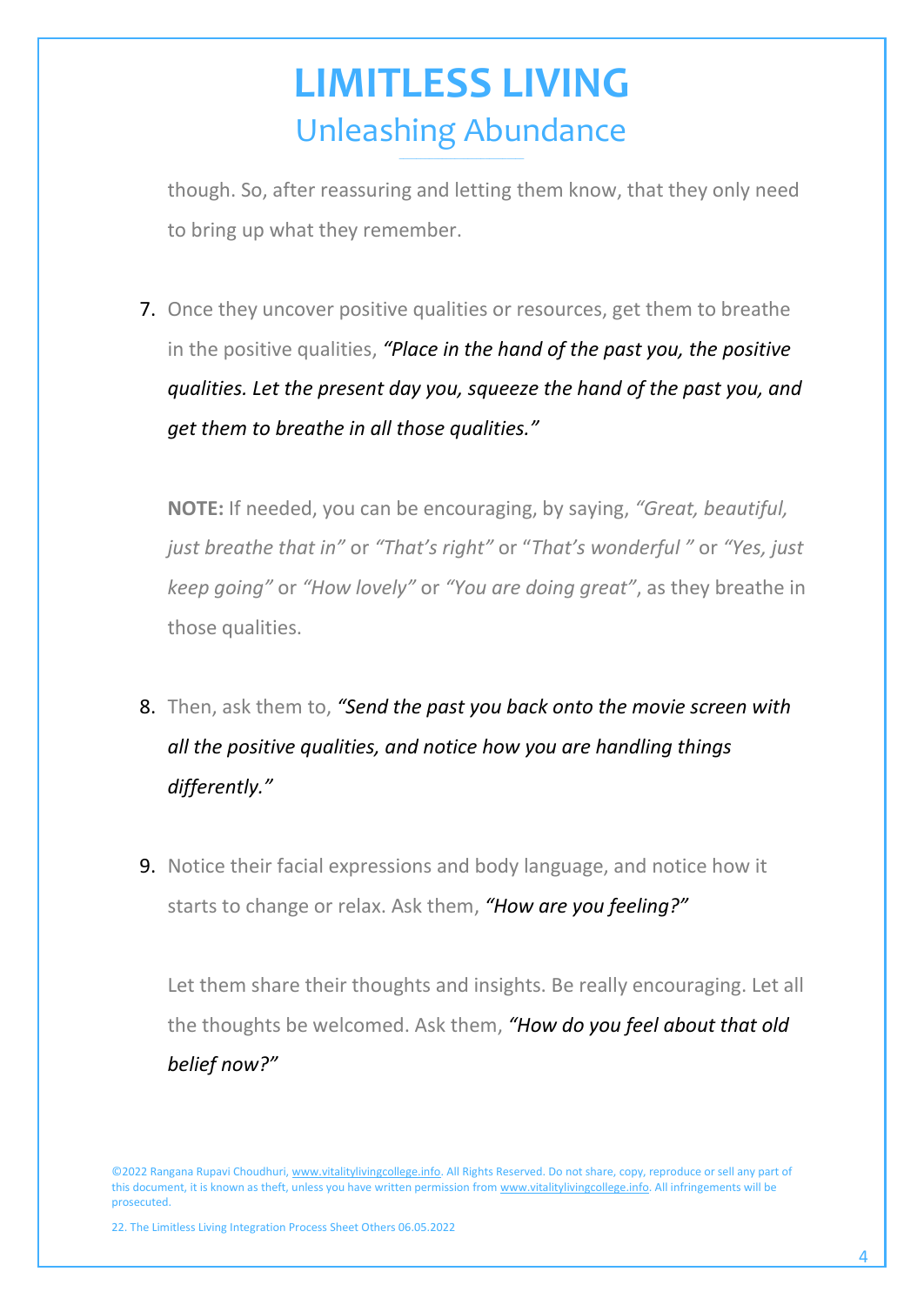- 10. Once the old belief seems distant or no longer true, ask them, *"Now that the old belief is no longer true or needed, go ahead and imagine going into every cell in the body, and pressing a delete button, that on pressing removes the belief, removes the consciousness of the belief, as well as the energetic imprint of the belief. You can also just imagine one cell that is a representative cell for the whole body, going right into the DNA, and imagine pressing the delete button, so that old belief is erased forever."*
- 11. Then, go ahead and illicit the timeline. Ask them, "*So, what I am going to do right now is, I am going to illicit your timeline, so that we can find the origin of the old belief. So, go ahead and, cast your mind's eye back to yesterday's morning, when you woke up and notice, where is that past memory stored? Is it behind you? Is it in front of you? Is it above you? Is it beneath you? Is it to the sides of you? Go ahead and use your finger to point in that direction of, where that old memory, of waking up yesterday is stored. This is known as your Past."*

*"Now, come to neutral. So, as you come to neutral, go ahead and keep your eyes closed and imagine stepping to the future, to tomorrow. And, as you step to the future, to tomorrow, go ahead and notice yourself waking up in the morning, tomorrow. Now that you can imagine yourself waking up in the morning, tomorrow, just notice where is it in relation to you. Is it above you? Is it beneath you? Is it to the side of you? Is it in front of you or behind you? Once you know where your future is, go ahead and use your finger to point in that direction."*

<sup>©2022</sup> Rangana Rupavi Choudhuri[, www.vitalitylivingcollege.info.](http://www.vitalitylivingcollege.info/) All Rights Reserved. Do not share, copy, reproduce or sell any part of this document, it is known as theft, unless you have written permission fro[m www.vitalitylivingcollege.info.](http://www.vitalitylivingcollege.info/) All infringements will be prosecuted.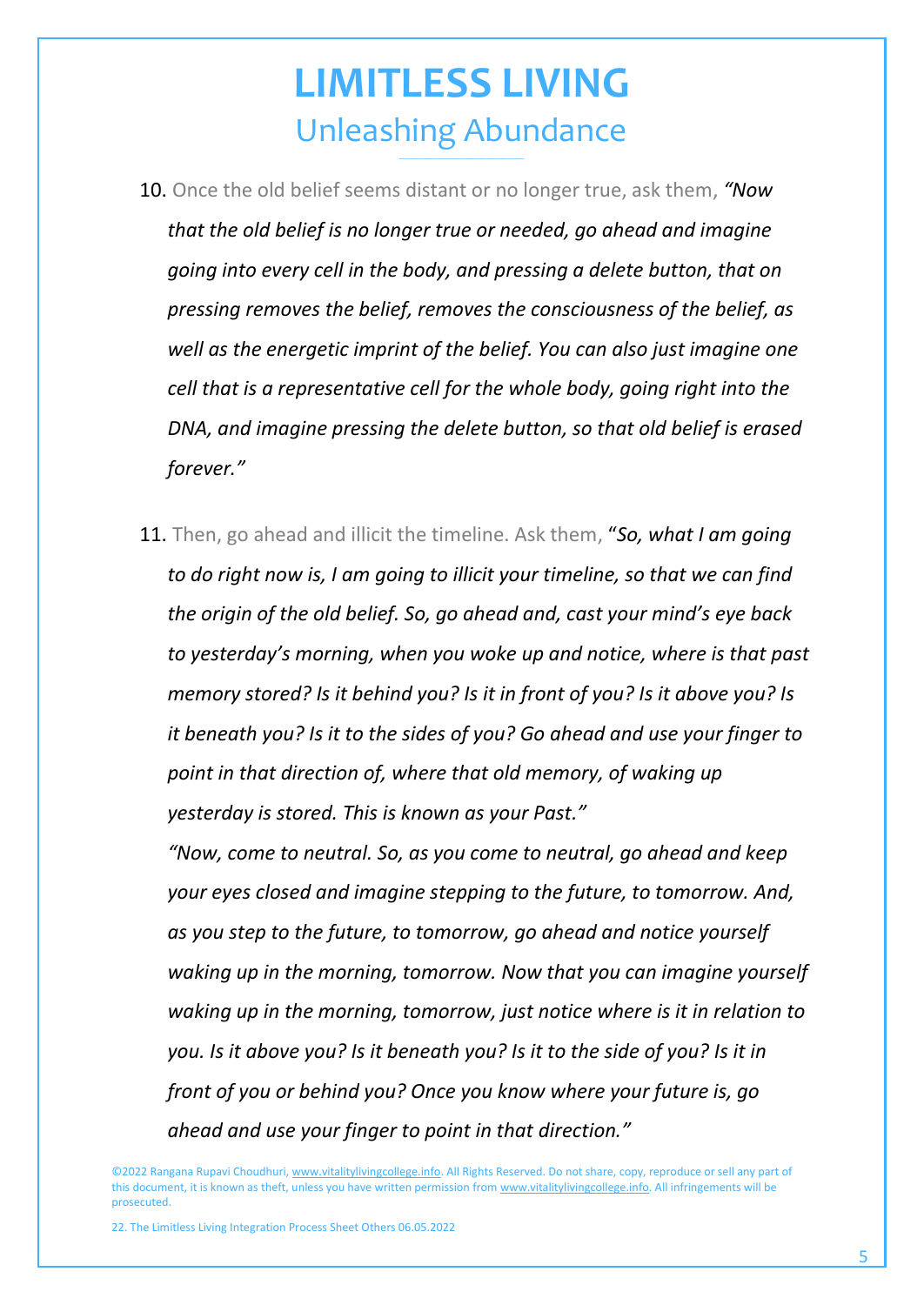*"Now, draw a line from your past to your future. This is known as your Timeline. And, as you know what your timeline is, place that timeline on the ground now, so that it is a straight line, and you know where your past is, and you know where your future is."*

*"Go ahead and imagine stepping on your timeline in the present. As you step on your timeline in the present, just imagine now, floating nice and high, above your timeline. As you float, nice and high, above your timeline, go ahead and float to the past. And float to the past, where that old belief that you just uncovered is. Look at yourself from above, you just need to get a sense of yourself from above. You don't need to see it perfectly."*

*"Now ask yourself, is there a time even before this, the origin of the belief. This instance might be the origin, and just check-in with yourself, if there is a time even before this, that was the origin of that old belief. It can be in this lifetime, it can be in the womb, it can be at the time of conception, and it can be even before that. If you believe in past life, it can even be in the past life."*

*"Go ahead, and notice yourself floating, to the origin of that belief right now. And, if it's where you are right now, you can just stay here right now. Now that you have located the origin of the belief, go ahead and* 

©2022 Rangana Rupavi Choudhuri[, www.vitalitylivingcollege.info.](http://www.vitalitylivingcollege.info/) All Rights Reserved. Do not share, copy, reproduce or sell any part of this document, it is known as theft, unless you have written permission fro[m www.vitalitylivingcollege.info.](http://www.vitalitylivingcollege.info/) All infringements will be prosecuted.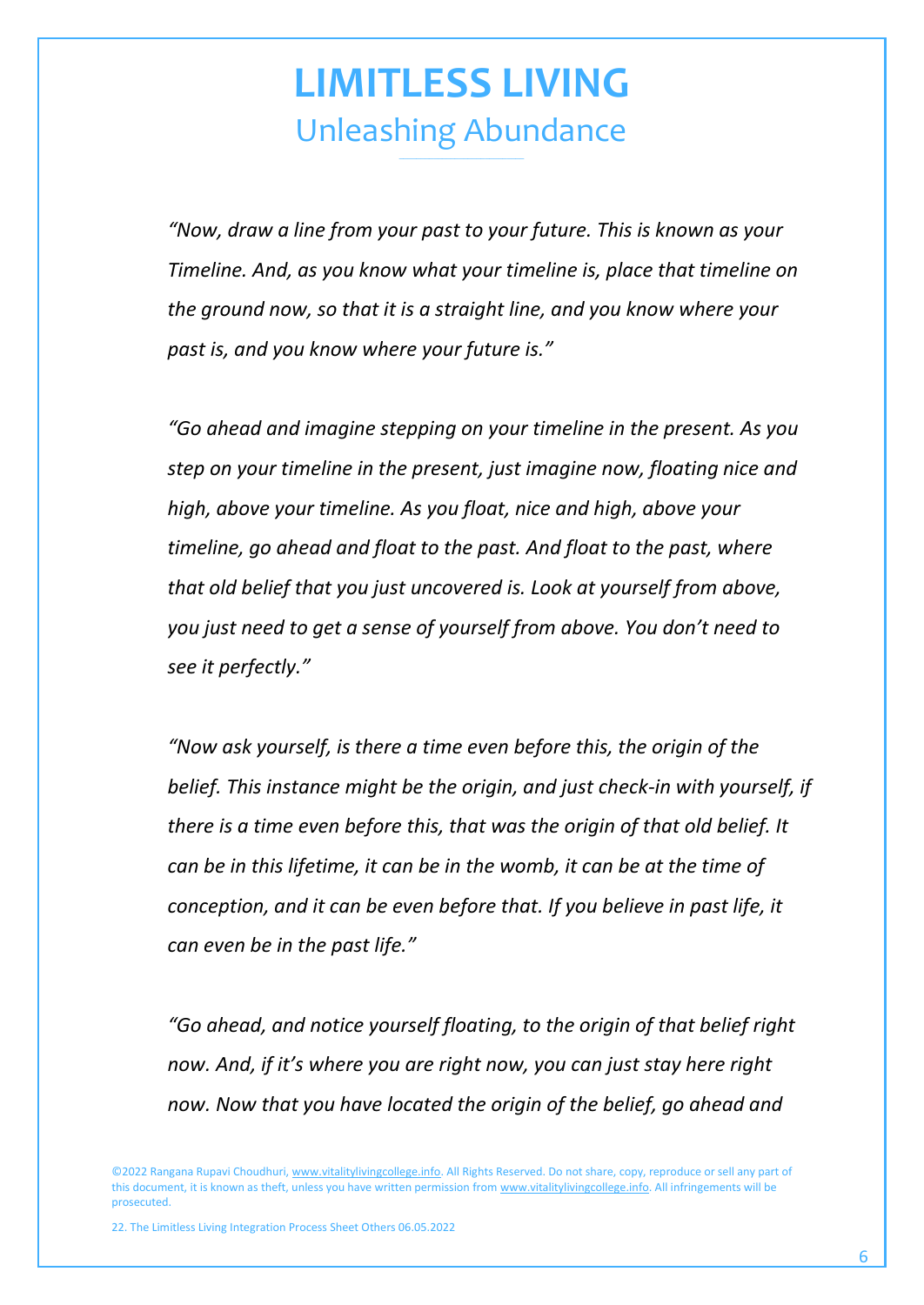*press the delete button*."

Let them answer, be encouraging.

*"Now that you have a sense of it, go ahead and imagine pressing the delete button, and deleting that old belief from your past, and from your timeline, such that it can no longer influence your present. Yes, that's right, just delete that belief now*."

- 12. *"Now that the old belief has been deleted, what is your new belief? If needed, ask your mentor to help you, and to brainstorm with them the new belief. A mentor is a guardian angel or someone, whose wisdom you trust."*
- 13. Once they have the new belief, ask them, *"Go ahead and place the new belief on your timeline, where the old one was just deleted. Just imagine it being installed in your timeline now, and as you install it, imagine it lighting up your whole timeline. Every single moment from the past, till now, is being programmed, with this new awareness."*
- 14. Once the new belief has been installed in the timeline, ask them, *"Now install the new belief, also in every single cell in the body, the space between the cells, and the consciousness in the body-mind. That's right. Breathe into it, and feel into it."*

©2022 Rangana Rupavi Choudhuri[, www.vitalitylivingcollege.info.](http://www.vitalitylivingcollege.info/) All Rights Reserved. Do not share, copy, reproduce or sell any part of this document, it is known as theft, unless you have written permission fro[m www.vitalitylivingcollege.info.](http://www.vitalitylivingcollege.info/) All infringements will be prosecuted.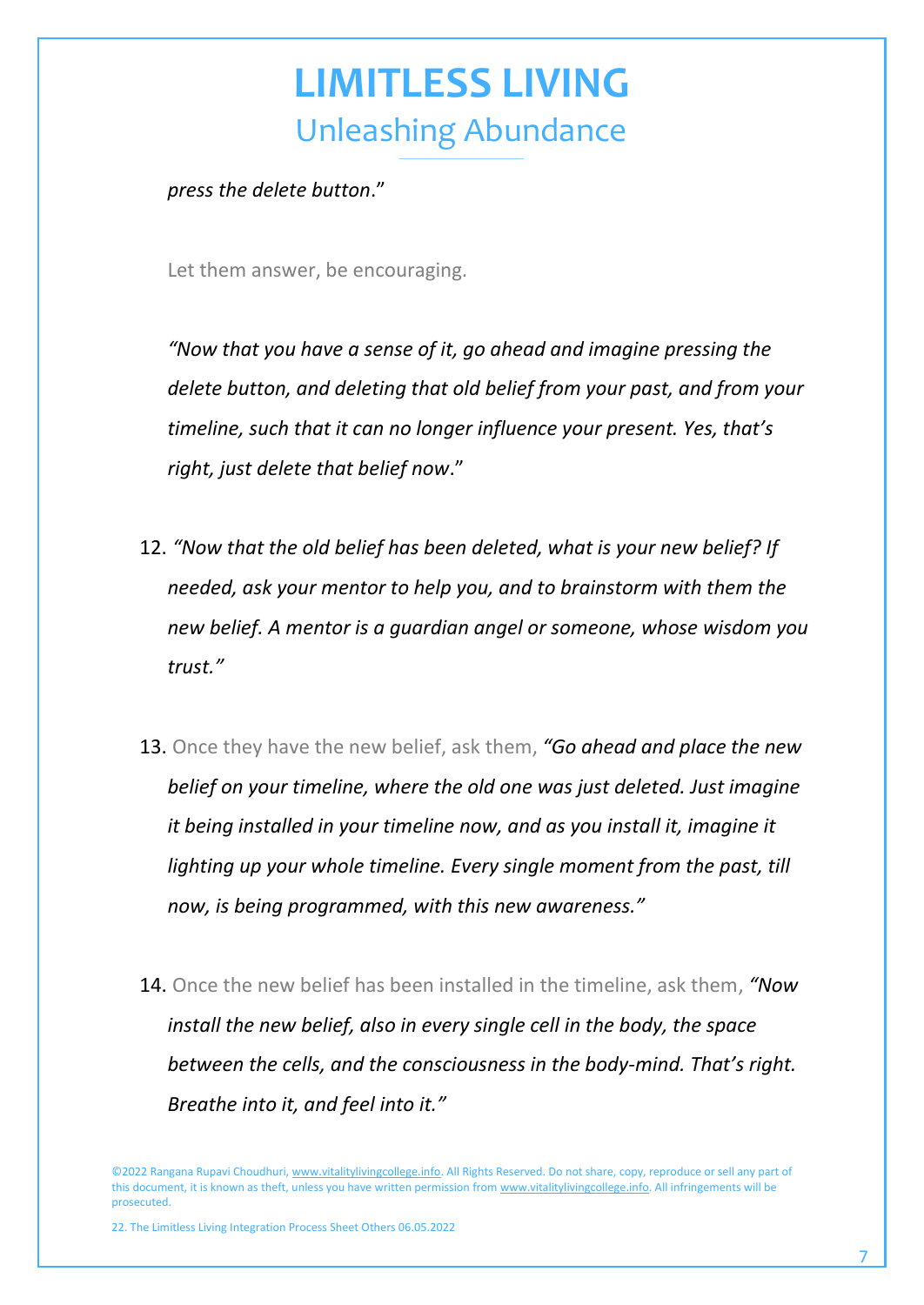15. Ask your partner to, *"Bring into your awareness, your Great Flow statement without the "Wouldn't it be great part", with just the statement in the present tense, for example, "I am x kg in weight", "I am married by date and year", "I have xxx in my bank account." Then just get a sense or knowing of this statement in front of you on an imaginary movie screen. You do not need to see it perfectly, but just get a sense or knowing. See it, hear it, and feel it. Notice everything about it, in front of you. And ask yourself, "How does it make you feel?"*

Pause. If there is any limiting emotion, go ahead and move to Step 3.

If there is no limiting emotion, then ask them to, *"Imagine what you want again and this time, call it in. Imagine it coming into your body and heart and notice how does it makes you feel?"* 

Then, ask them, *"Does it feel free or is there a limiting emotion there?"*

Pause and wait for the answer. If there is a limiting emotion there, then ask them, *"How does it make you feel?"*

Proceed to Step 3. If there are no limiting emotions, then say to them: *"Just stay with visualising what you want"*

Move to Step 5.

©2022 Rangana Rupavi Choudhuri[, www.vitalitylivingcollege.info.](http://www.vitalitylivingcollege.info/) All Rights Reserved. Do not share, copy, reproduce or sell any part of this document, it is known as theft, unless you have written permission fro[m www.vitalitylivingcollege.info.](http://www.vitalitylivingcollege.info/) All infringements will be prosecuted.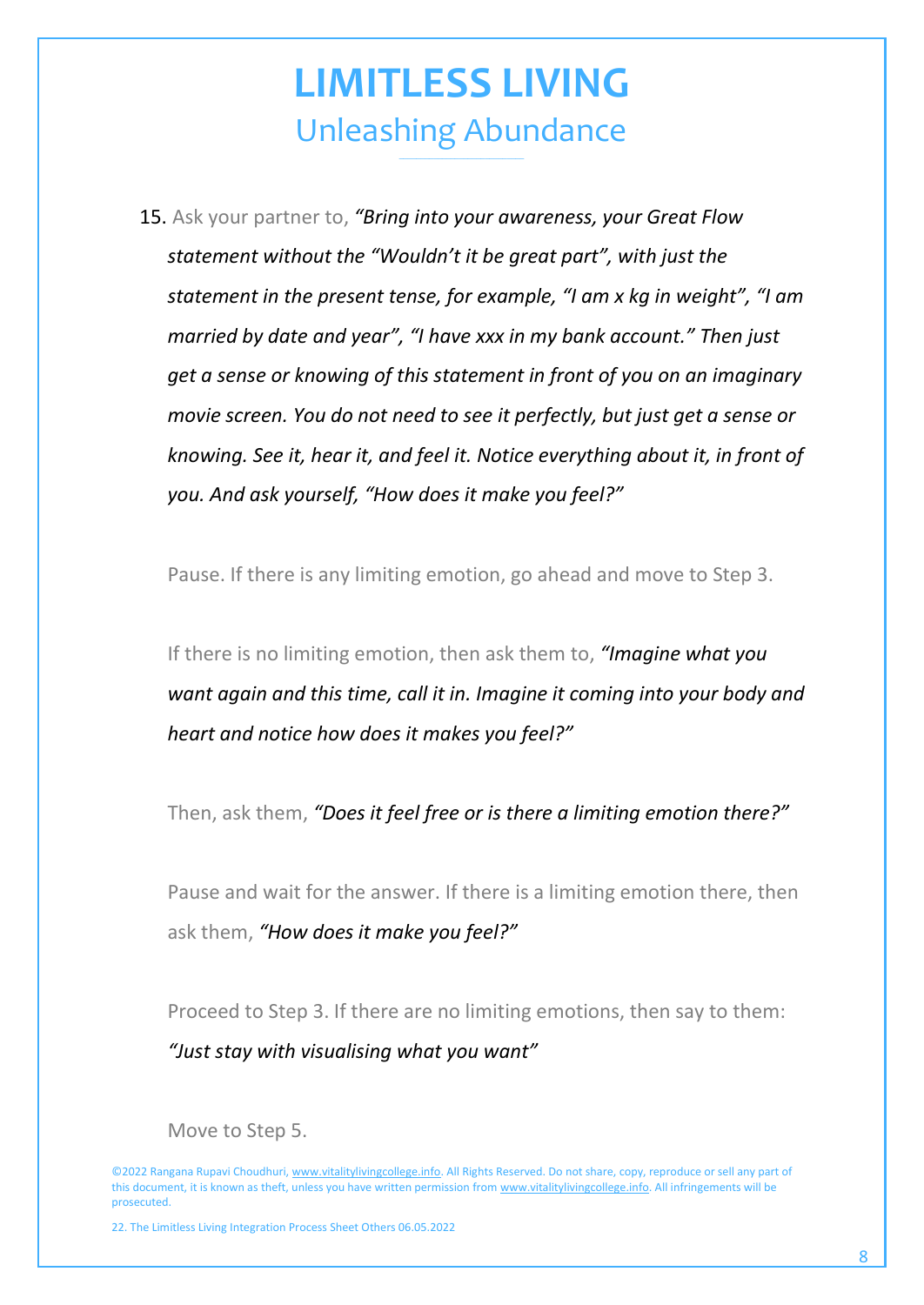**Note:** If they do not perceive any emotion, then ask: *"Notice if there is any fear or doubt. How does it make you feel?"*

If there is any emotional fear or uncertainty, proceed to Step 2.

16. Then say to your partner, *"Bring into your awareness the limiting emotion. Welcome this emotion entirely. Ask yourself, "Where in the body is this emotion?" Place your hands either where the emotion is, or on your heart and collarbone, and say, I welcome this too. I allow this too. This is welcome. You are welcome."*

Keep encouraging your partner to welcome the emotion fully.

17. Then, say to your partner, *"Keep welcoming the feeling till it feels like that emotion is no longer there. You can even ask the emotion to pour out into your hand and cover it with the other hand. Just let me know when it feels complete."* 

Give them time and when it feels like it's completing, ask your partner, *"Bring up the image, sense or sound of what you want"*

Ask them, *"How does it feel now?"*

<sup>©2022</sup> Rangana Rupavi Choudhuri[, www.vitalitylivingcollege.info.](http://www.vitalitylivingcollege.info/) All Rights Reserved. Do not share, copy, reproduce or sell any part of this document, it is known as theft, unless you have written permission fro[m www.vitalitylivingcollege.info.](http://www.vitalitylivingcollege.info/) All infringements will be prosecuted.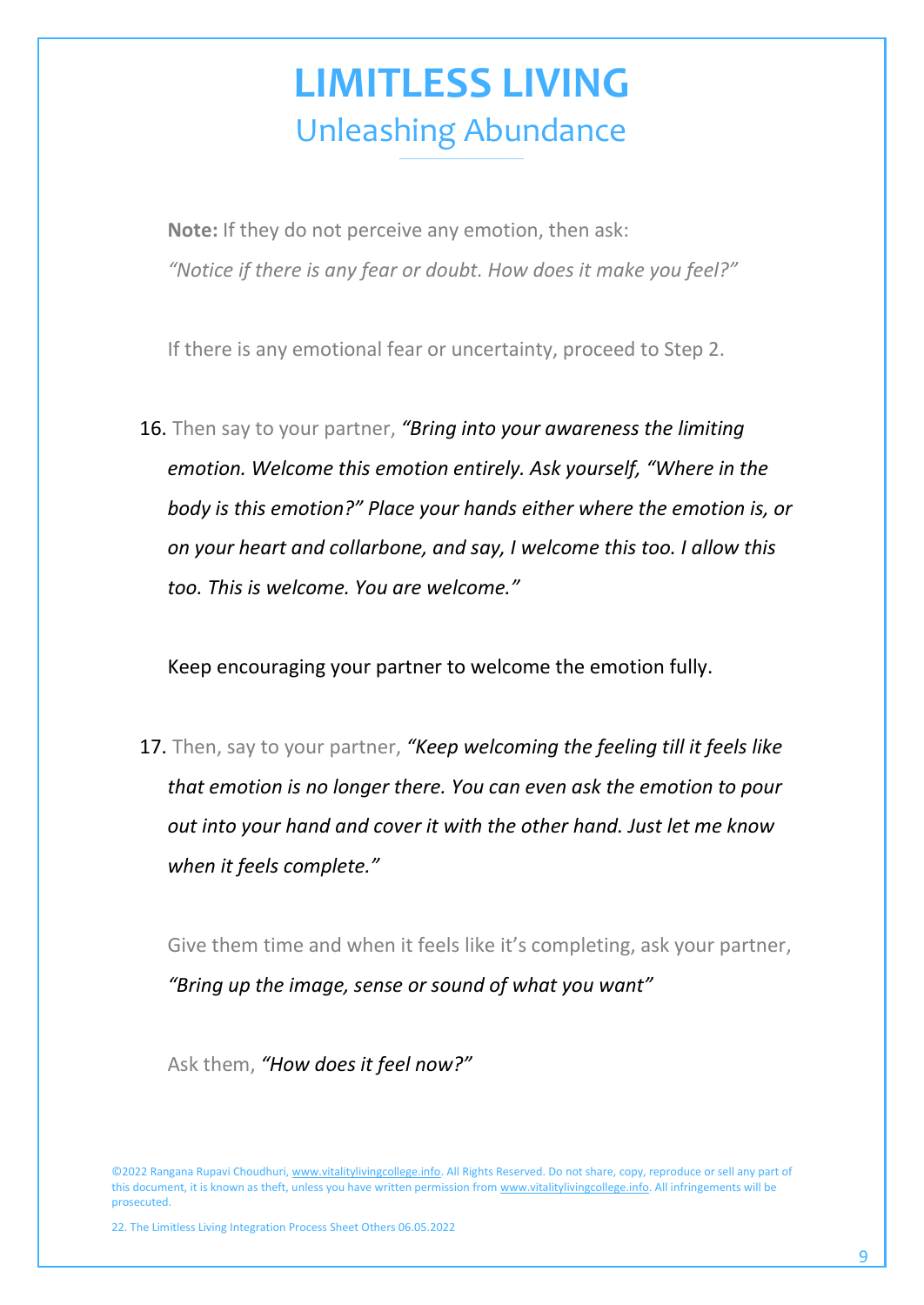**Note:** If there is any remaining emotion or resistance, where it feels like it cannot be claimed, welcome that too; and if not, go to the next step.

18. Then say to your partner, *"Imagine what you want now again. See it, hear it, and feel it. Notice the image, colours, sounds and feelings of what you want. Now place it on a movie screen in front of you. See it, hear it, and feel it. Notice everything about it. The images, the sounds, the colours, the textures, the shapes, and the feelings. Notice, as if it is real now. Notice what you are doing in the scene. What you are wearing or not wearing."*

*"Imagine a circle in front of you. Then move the image from the movie screen into a circle. Notice how you are living your positive Great Flow Statement, day to day. Then look at this image in the circle from above. Now place all of it into an imaginary circle in front of you. Imagine everything about it – the colours, the sounds, the feelings, what you are wearing, the people who are there or not there. See it, hear it, and feel it fully."* 

19. Then say, *"Now, step into the circle, and into the body of the you in the circle. Visualise everything about it as if it has already happened. See yourself in the circle in your body feeling all those feelings and see all that you want in your life already here."* Pause and notice the change happening.

<sup>©2022</sup> Rangana Rupavi Choudhuri[, www.vitalitylivingcollege.info.](http://www.vitalitylivingcollege.info/) All Rights Reserved. Do not share, copy, reproduce or sell any part of this document, it is known as theft, unless you have written permission fro[m www.vitalitylivingcollege.info.](http://www.vitalitylivingcollege.info/) All infringements will be prosecuted.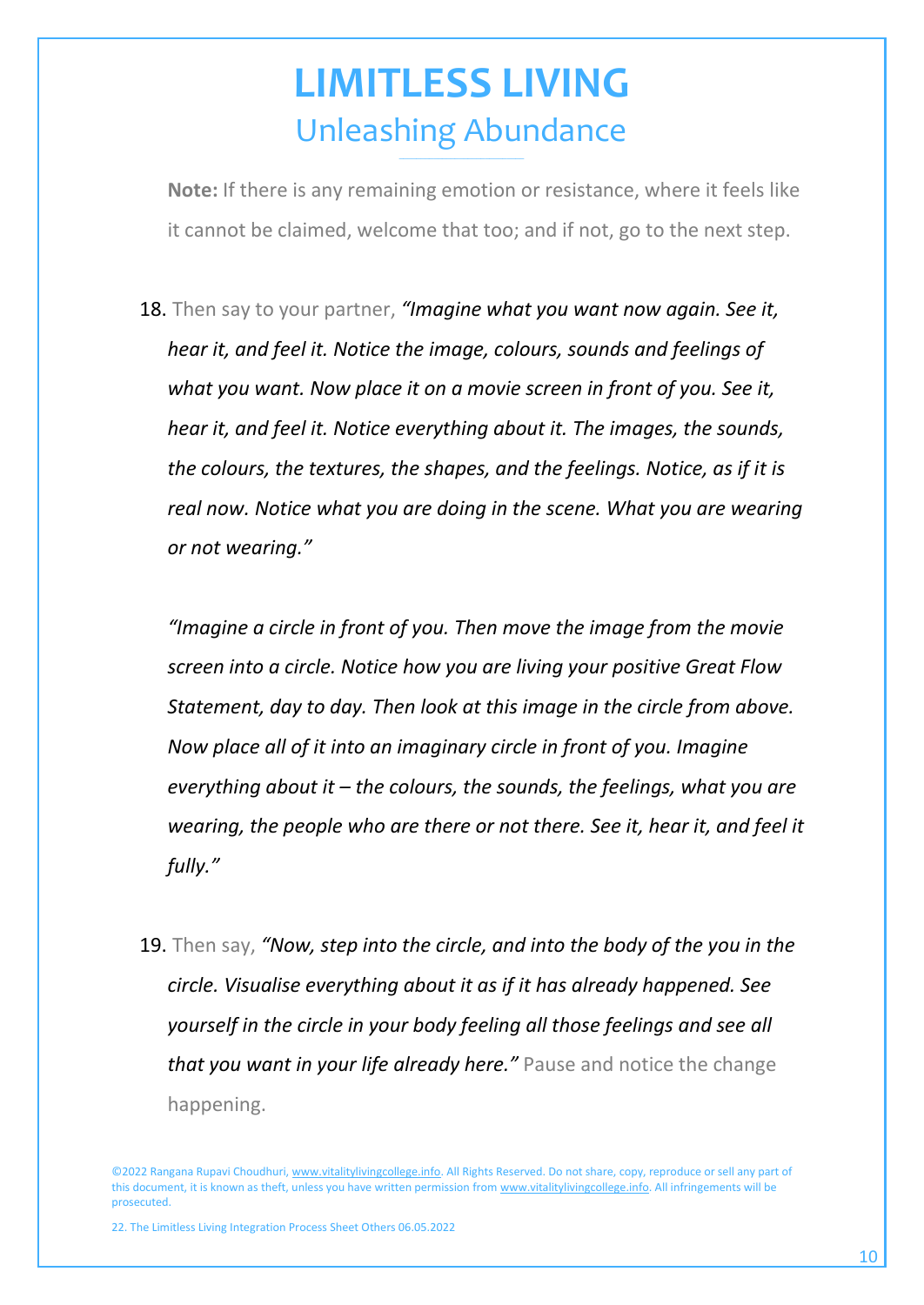20. Then ask your partner, *"Now take a little step out of the circle and bring the image of what you want into your heart. Feel it in every single cell in the body vibrating and pulsating. It's happened now. That what you wanted is here now. Feel it, breath into it and notice yourself becoming it. Then say out loud, I claim you too. You are mine. We are each-others. I claim you too."*

Pause and give them time. Then say, *"Whisper to yourself, I claim you too. You are mine. We are each-others. I claim you too."*

Pause again and give them time. Then say, *"And now, say it silently, I claim you too. You are mine. We are each-others. I claim you too."*

21.Then ask your partner, *"Now bring into your awareness your positive Great Flow statement that begins with 'I'. As you do that notice if there are any there any judgments, criticisms or comparisons that prevent you from being in the flow of what you want, from being in an intuitive flow of what is?"* 

*"For now, label any criticisms, judgments, or expectations as "THIS" and just car park them. You can even whisper them out loud and then, car park them aside. If there are no conscious criticisms, judgments, or* 

<sup>©2022</sup> Rangana Rupavi Choudhuri[, www.vitalitylivingcollege.info.](http://www.vitalitylivingcollege.info/) All Rights Reserved. Do not share, copy, reproduce or sell any part of this document, it is known as theft, unless you have written permission fro[m www.vitalitylivingcollege.info.](http://www.vitalitylivingcollege.info/) All infringements will be prosecuted.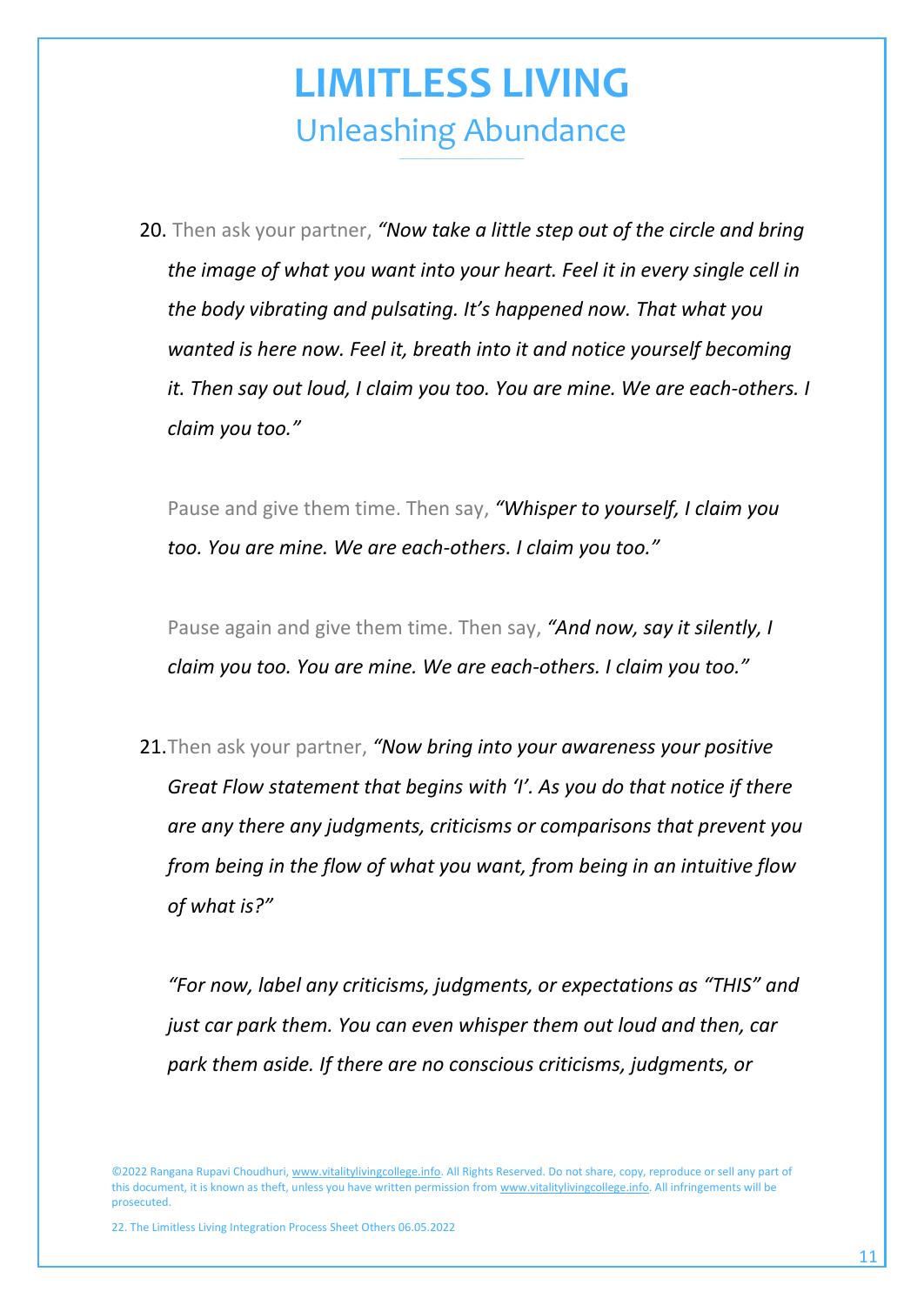*expectations, that is ok and we will just go ahead and move to the next step anyway."*

The reason to move to the next step anyway is that there can be unconscious resistances.

- 22.*"So, we will begin by placing the hand on the heart and placing the other hand, either on top of the hand on the heart or on the upper chest, wherever it feels right for you. Just make a connection with yourself first, and take another breath in, and blow it out as if blowing out a candle."*
- 23.*"So, we will begin by invoking the energy of healing. You can either say this statement out loud with me, or you can whisper it. "THIS" healing, is on behalf of all points of view, my ancestors, and my future generations, and on completion, will be completely complete." And just sit with the vibration of "THIS" healing happening, of all the points of you healing, of the healing being complete with our ancestors and our future generations."*
- 24.*"Now, as you bring into your awareness the energy of "THIS", for example the judgements, criticisms, expectations, and sabotage; I am going to start by saying a statement out loud. All you need to do is sit with the statement, contemplate it, and allow any thoughts to be there. All you have to do is notice what is happening. As I say each statement out loud, you can either say it out loud after me or silently on the inside."*

©2022 Rangana Rupavi Choudhuri[, www.vitalitylivingcollege.info.](http://www.vitalitylivingcollege.info/) All Rights Reserved. Do not share, copy, reproduce or sell any part of this document, it is known as theft, unless you have written permission fro[m www.vitalitylivingcollege.info.](http://www.vitalitylivingcollege.info/) All infringements will be prosecuted.

<sup>22.</sup> The Limitless Living Integration Process Sheet Others 06.05.2022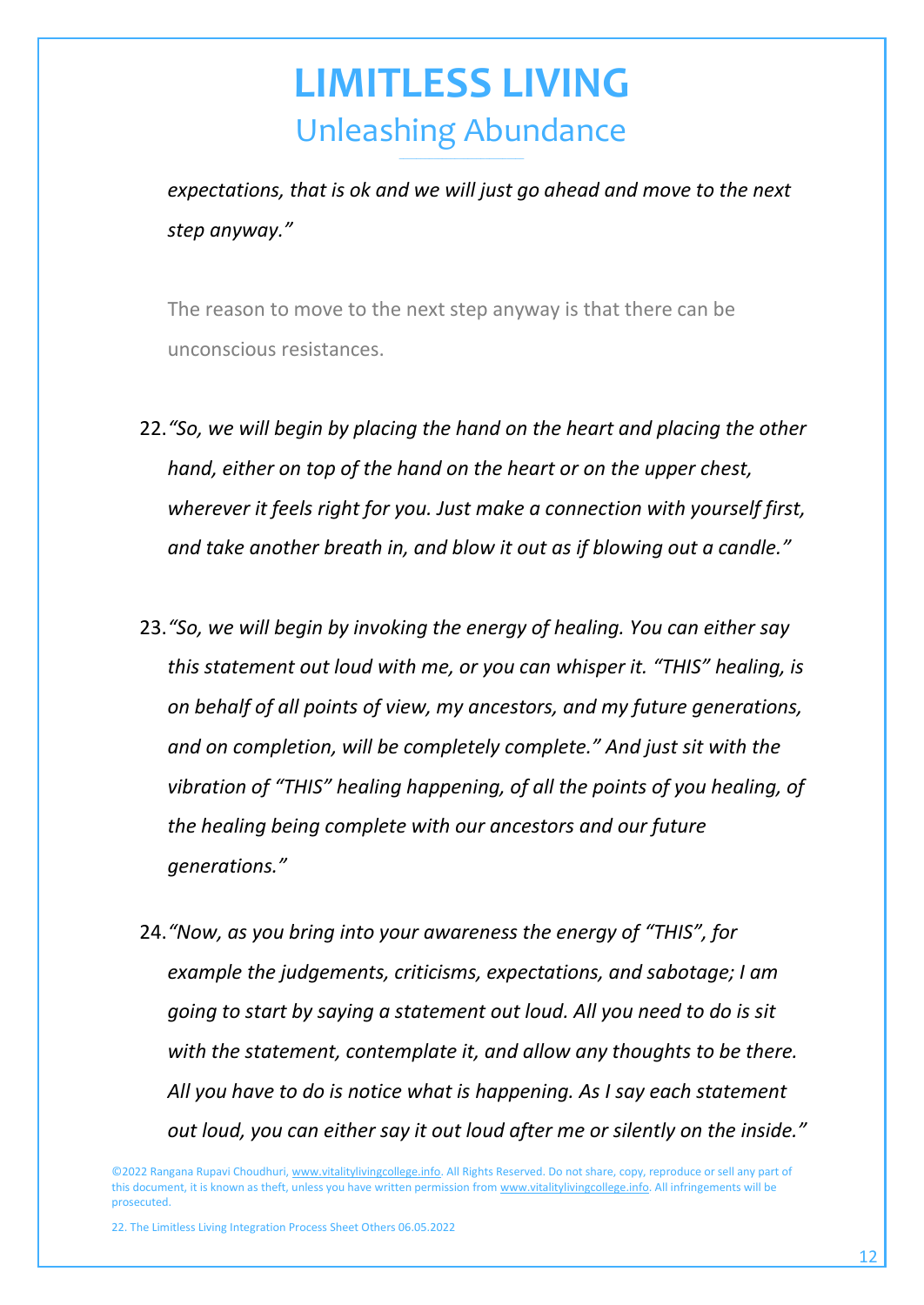- 25.*"After a few moments of sitting with the statement, I might ask you, "What happened?" When I ask you, "What happened?", you can either share it out loud or keep it silent. Once we complete the process with one statement, we will move to the next until the last statement when the healing becomes completely complete."*
- 26.*"So, we will begin now with the first statement. Notice the connection between your hand, your heart and your collar bone and say out loud, "THIS" happened, all that caused me to resonate, identify and connect with "THIS". Thank you for "THIS" happening. I welcome "THIS" too. I allow "THIS" too. "THIS" is welcome. I claim "THIS" too. Thank you for "resonating, identifying, and connecting with "THIS".*

*"Just sit with this vibration now while maintaining the connection between the heart and the hand. And you can even say on the inside, "THIS" happened, it's over now, I can relax." As you sit with it, just ask yourself, "What happened?" and as you bring into your awareness, "What happened", you can either share it out loud or keep it on the inside."*

27. *"Now take a breath in and blow it out as if blowing out a candle. Now, I will say the next statement, "All the places, in my body, mind and life, where "THIS" is stored is healing now. Thank you for healing all the* 

©2022 Rangana Rupavi Choudhuri[, www.vitalitylivingcollege.info.](http://www.vitalitylivingcollege.info/) All Rights Reserved. Do not share, copy, reproduce or sell any part of this document, it is known as theft, unless you have written permission fro[m www.vitalitylivingcollege.info.](http://www.vitalitylivingcollege.info/) All infringements will be prosecuted.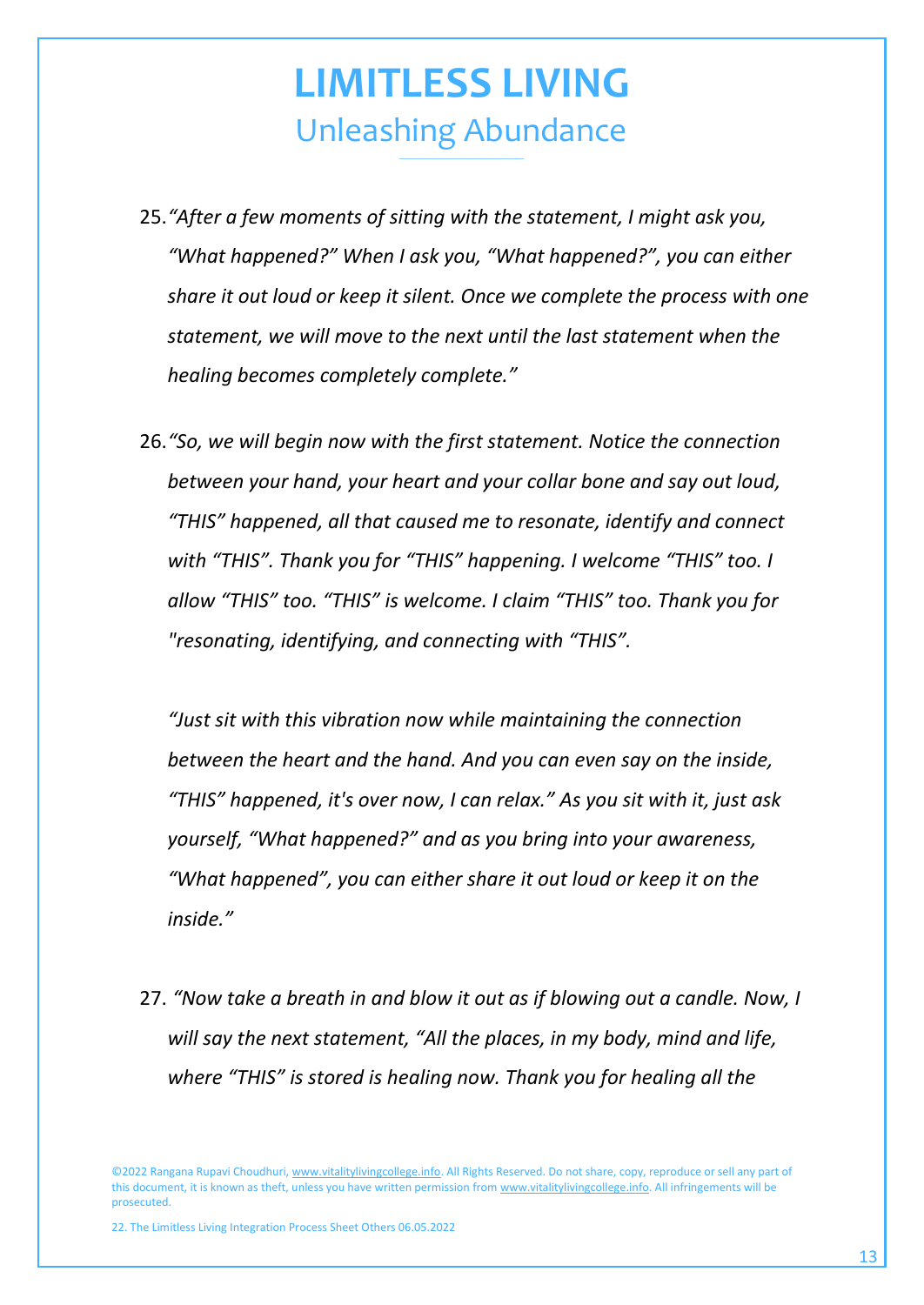*places in my body, mind, and life, where "THIS" is stored. With my eternal thanks…. Thank you."*

*"Sit with this vibration of all the places in the body, mind, and life, where "THIS" may be stored. Just open into the energy of all those places, where "THIS" is stored. You can also imagine all the places in the body, mind, and life, where "THIS" is stored."*

28.*"You can now imagine a magical cleaning instrument that you want to use to clean all the places where "THIS" is stored. With the cleaning instrument go ahead and clean all the places in the body, mind, and life, where "THIS" is stored."*

*"Clean it completely, even all the little areas, even all the large areas, even all the spaces in between, clean everything, large or small or the spaces in between. Take your time, allowing the magical instrument, to do the cleaning at the deepest level. Cleaning the feet, the ankles, the legs, the hips, the belly, the torso, the neck, the head, the back, the arms, and the whole body. And when that's complete, you can just give me a signal by nodding your head and let me know the cleaning is completely complete. And if it isn't completely complete, just know that this process will continue."*

©2022 Rangana Rupavi Choudhuri[, www.vitalitylivingcollege.info.](http://www.vitalitylivingcollege.info/) All Rights Reserved. Do not share, copy, reproduce or sell any part of this document, it is known as theft, unless you have written permission fro[m www.vitalitylivingcollege.info.](http://www.vitalitylivingcollege.info/) All infringements will be prosecuted.

<sup>22.</sup> The Limitless Living Integration Process Sheet Others 06.05.2022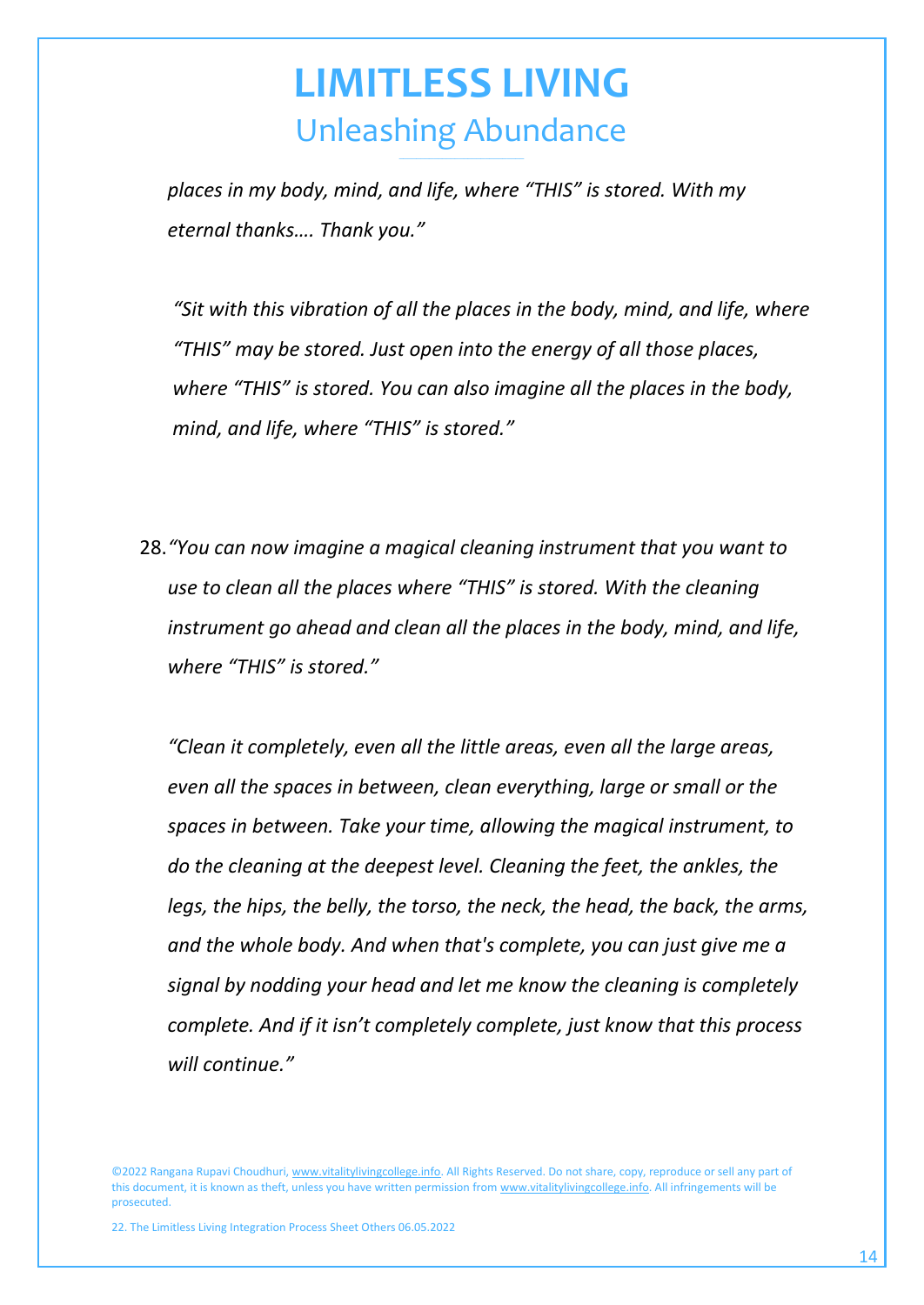- 29.*"Once it has all been cleaned, you can place all that has been cleaned into a magical box and send it to the Universe. Let the Universe transmute it all to unconditional love. Just let it be free. As you allow it to transmute into love, notice for yourself, "What happened?" When that's complete, you can share out loud, "What happened?" Just whisper it out loud."*
- 30.*"Take a breath in, and out, and we will focus on the next statement. You can say the statement out loud, with me or silently in your mind's eye, "All the parts that got something from "THIS", are healing now. Thank you for healing all the parts that got something from "THIS".*
- 31.*"As you sit with it now, explore the energy of all the different parts, imagine the different parts, healing now, integrating now and completing now. You can even ask yourself, "What happened?" and bring into your awareness, what happened. You can either keep it silent or share it out loud."*
- 32.*"So, take another breath in, and out, we will begin with the next statement. Say out loud, "All the connections and communications related to "THIS" are completing now. Thank you, for completing all the connections and communications related to "THIS".*

©2022 Rangana Rupavi Choudhuri[, www.vitalitylivingcollege.info.](http://www.vitalitylivingcollege.info/) All Rights Reserved. Do not share, copy, reproduce or sell any part of this document, it is known as theft, unless you have written permission fro[m www.vitalitylivingcollege.info.](http://www.vitalitylivingcollege.info/) All infringements will be prosecuted.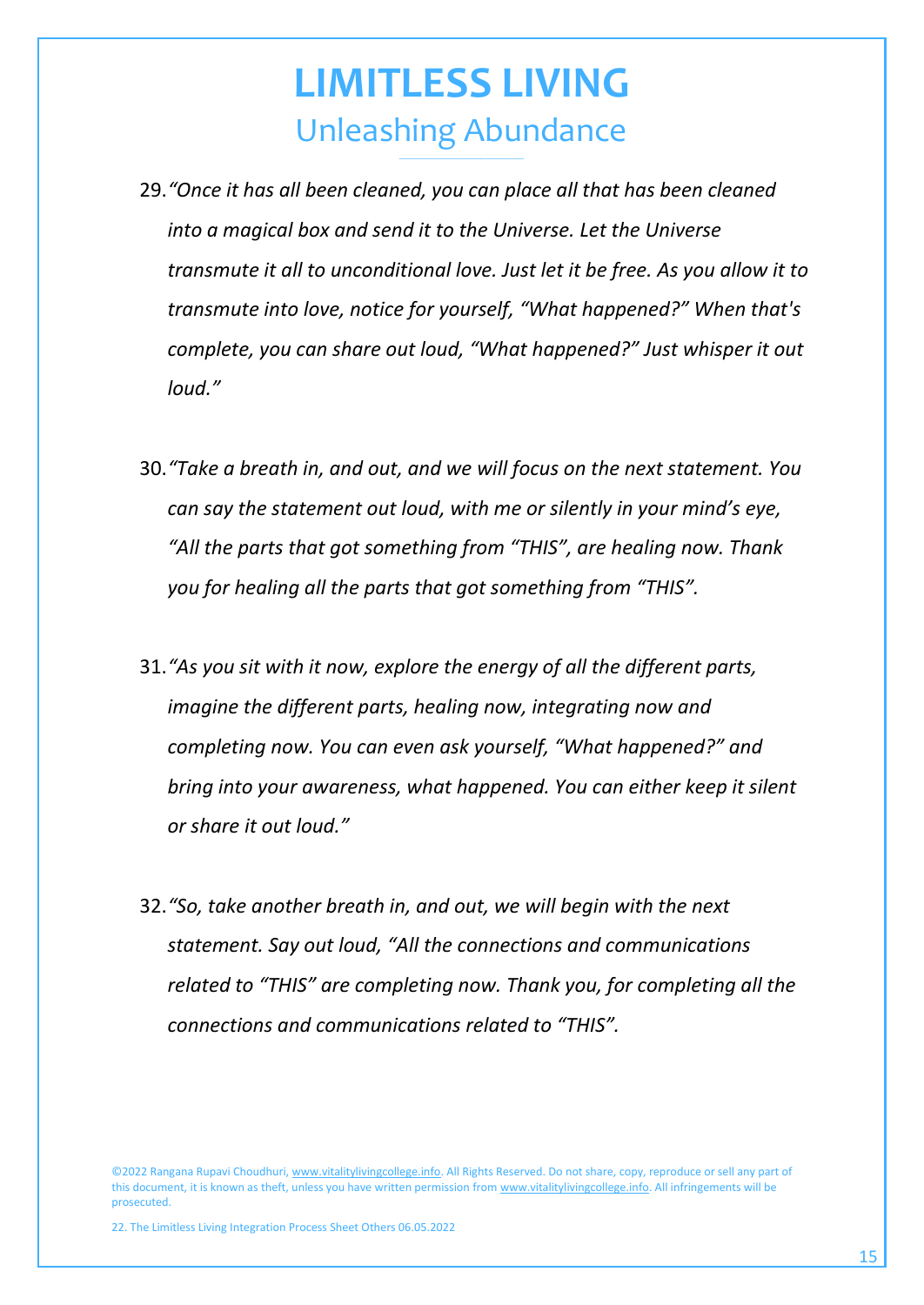- 33.*"Now, bring into your awareness, all the connections and communications related to "THIS", whether they are with yourself, a Divine Power, or the Universe or whether the communications and connections are with other people, bring it all into your awareness now."*
- 34.*"If you need to have a conversation with someone related to this; it can be yourself, other people, or a Higher Power, let that conversation happen now. And if there's no conversation, we'll just sit silently for a bit. Allow yourself to express it fully, how you felt about "THIS" in connection to these people. Get whatever has to be communicated off your chest completely."*
- 35. "*As you get it off your chest completely, let the other people involved, which can also be yourself, reply from a deeper place, not from the surface level, but reply from a level of understanding and wisdom. As they reply to you, notice how you feel about it, and if you feel the need to reply, go ahead and do that."*
- 36.*"Keep communicating, till it feels empty and light. It's best to speak out loud. Get off your chest any disappointments, dejections, disapprovals; just give yourself a voice and get it out of the system. The reason to speak it out loud, is it frees the past energy from the nervous system and unlocks it from the mind. So, just speak freely."*

<sup>©2022</sup> Rangana Rupavi Choudhuri[, www.vitalitylivingcollege.info.](http://www.vitalitylivingcollege.info/) All Rights Reserved. Do not share, copy, reproduce or sell any part of this document, it is known as theft, unless you have written permission fro[m www.vitalitylivingcollege.info.](http://www.vitalitylivingcollege.info/) All infringements will be prosecuted.

<sup>22.</sup> The Limitless Living Integration Process Sheet Others 06.05.2022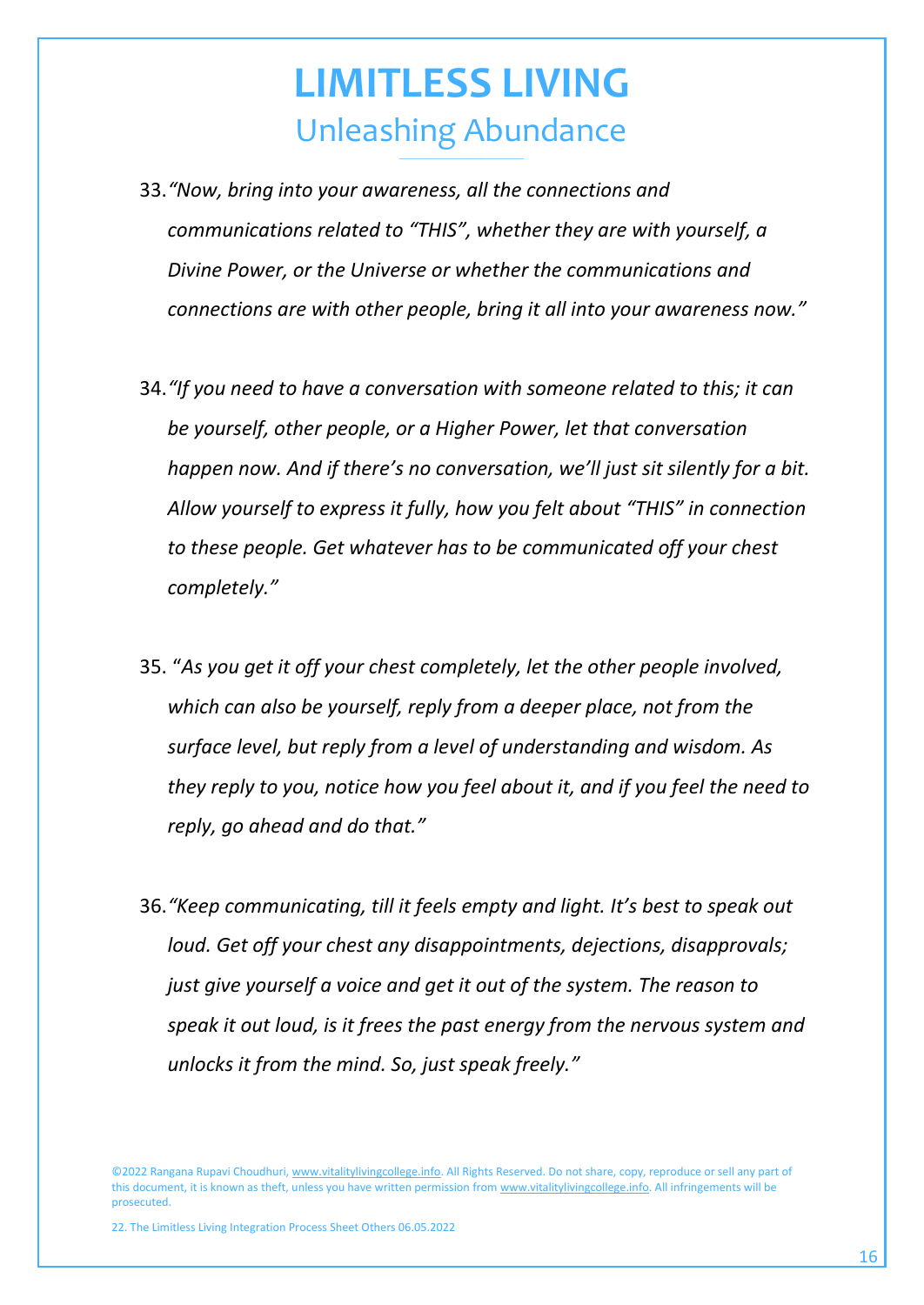- 37.*"So, I'll say the statement again, "All the connections and communications related to "THIS" are completing now. Thank you, for completing all the connections and communications related to "THIS". Then ask yourself, "What happened?" And just sit with it, sit with the energy of what happened."*
- 38.*"Now, we will begin with the next statement. Go ahead and take a breath in and letting it out as if blowing out a candle. Bring into the awareness, the origins of "THIS" and say out loud, "All the origins of "THIS" are healing now. Thank you, for healing all the origins of "THIS". You can even say out loud with me. You might even like to notice if there are any energetic cords or ties that connect you to the origins of "THIS".*

*"Sometimes it can be a cord to a past relationship connected to judgement, a pattern connected to expectation, a past situation or a circumstance that is no longer needed. If there is any cord, then go ahead and invite a mentor and place in the mentors hand a magical cutting instrument; and go ahead and cut the cord to that past situation, to all expectations, to all judgements, to all separations, and to all comparisons. Freeing yourself completely from the origins of "THIS".*

39.*"Sit with the vibration of all the origins of "THIS", healing now. Whether the origins are from this life, from the womb, from the time of conception, or even before that, allowing all the origins of "THIS" to heal.* 

©2022 Rangana Rupavi Choudhuri[, www.vitalitylivingcollege.info.](http://www.vitalitylivingcollege.info/) All Rights Reserved. Do not share, copy, reproduce or sell any part of this document, it is known as theft, unless you have written permission fro[m www.vitalitylivingcollege.info.](http://www.vitalitylivingcollege.info/) All infringements will be prosecuted.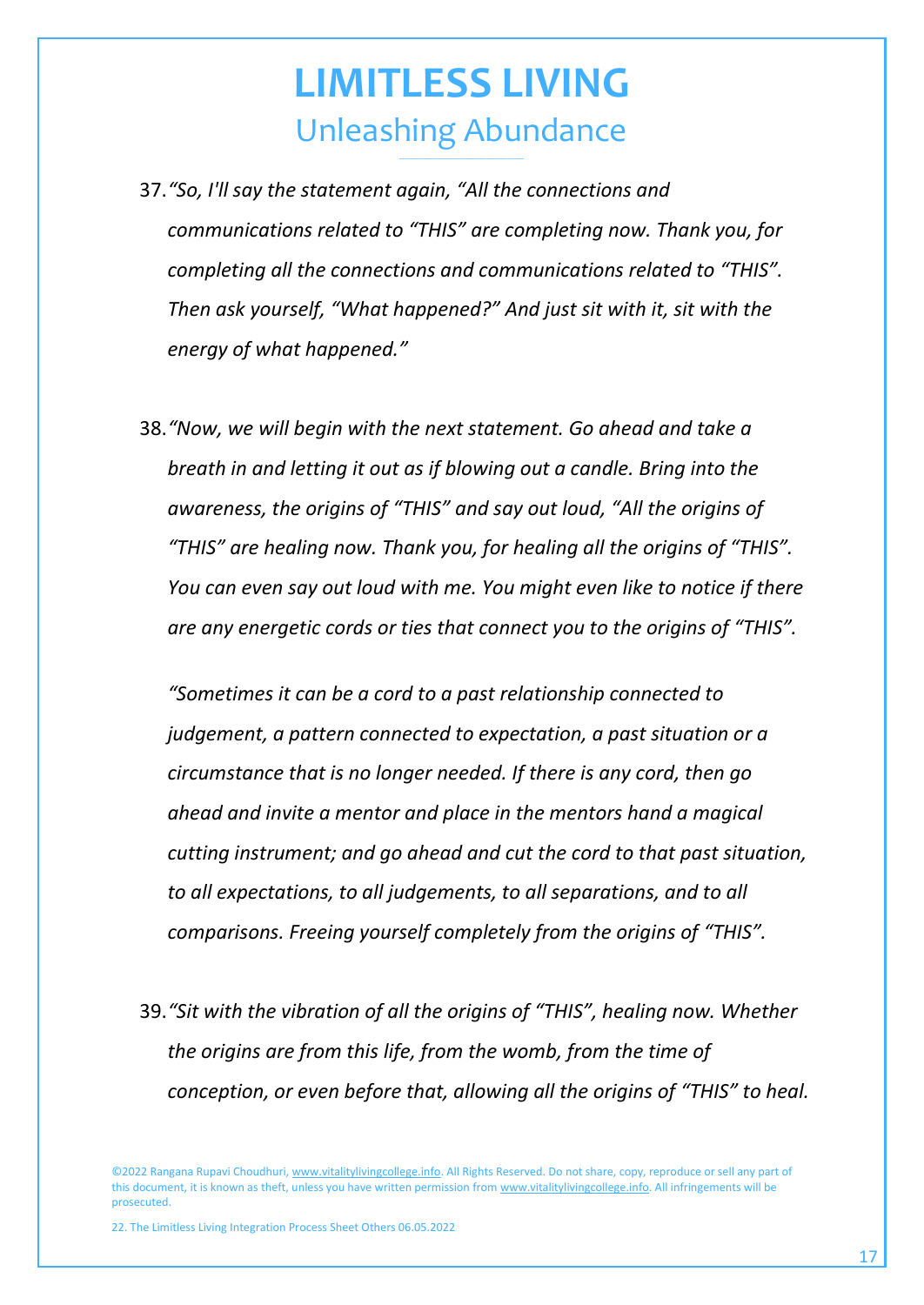*Ask yourself, "What happened?" When that's complete, just give me a signal or you can share with me what happened."*

- 40.*"As you breathe in, and out, we are going to move to the next part of the process. Go ahead, and take another long deep breath in, and out. Bring into your awareness, anything and everything that needs forgiveness, keep your hand on your heart and collar bone, as you bring it into your awareness, go ahead and say out loud with me, "I forgive anyone I hurt related to "THIS", including the Universe and myself. Thank you for forgiving anyone I hurt, related to "THIS", including the Universe and myself. I forgive anyone who hurt me, related to "THIS", including the Universe and myself. Thank you, for forgiving anyone who hurt me related to "THIS", including the Universe and myself."*
- 41.*"As you say it, with the energy of forgiveness, you can say out loud or silently, "I forgive anyone I blamed for "THIS", including the Universe and myself. Thank you, for forgiving anyone I blamed for "THIS", including the Universe and myself. I forgive anyone that blamed me for "THIS", including the Universe and myself. Thank you, for forgiving anyone that blamed me for "THIS", including the Universe and myself."*
- 42.*"As you take another breath in, and out, say out loud after me, "I release myself, from any, and all attachment that keeps me from the truth of who I am. I claim me, I claim who I am. I claim what my soul*

©2022 Rangana Rupavi Choudhuri[, www.vitalitylivingcollege.info.](http://www.vitalitylivingcollege.info/) All Rights Reserved. Do not share, copy, reproduce or sell any part of this document, it is known as theft, unless you have written permission fro[m www.vitalitylivingcollege.info.](http://www.vitalitylivingcollege.info/) All infringements will be prosecuted.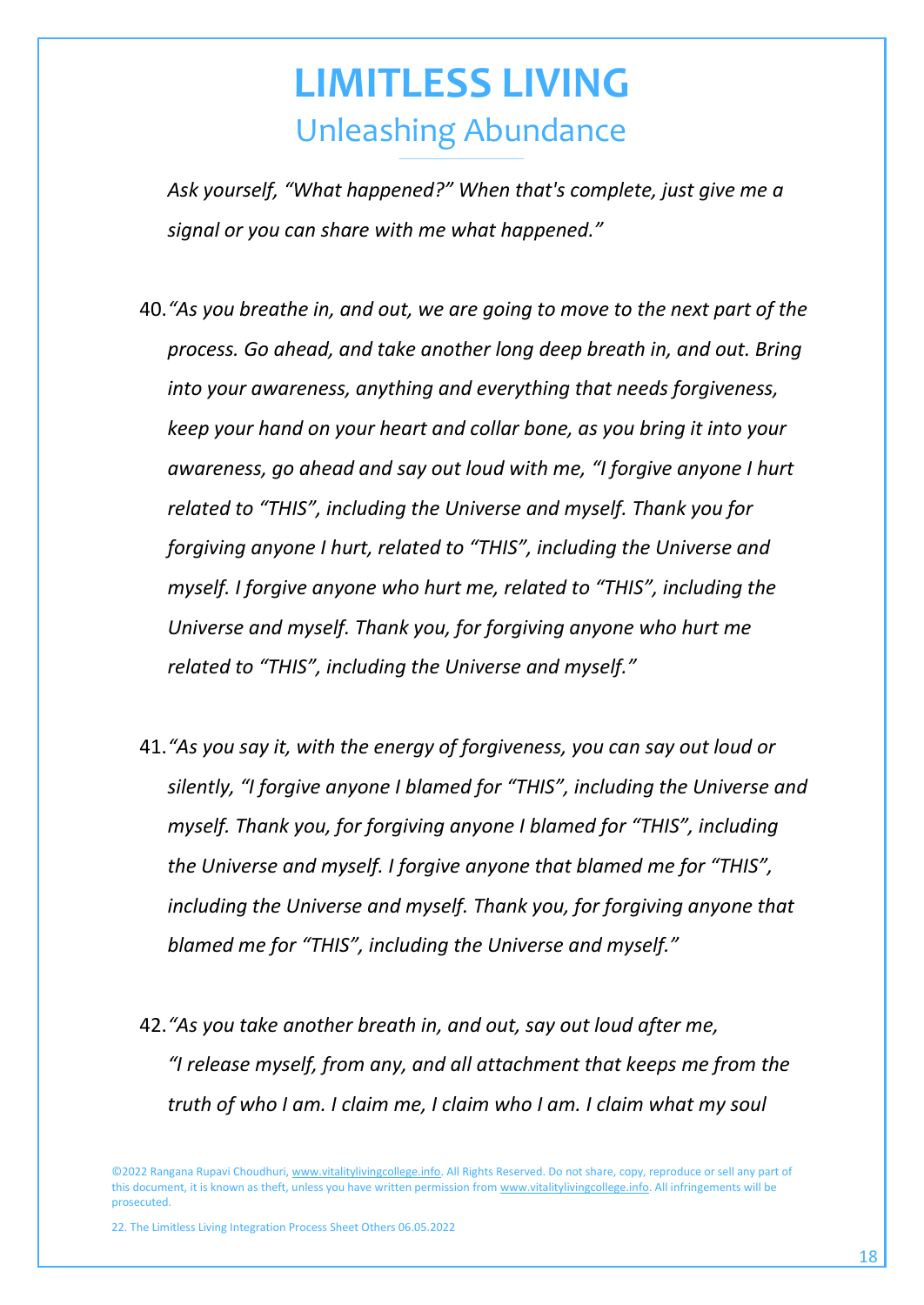*wants for me. I claim my purpose consciously known and unknown, fully in this lifetime. I accept everything and I allow myself to live as an expression of who I am, surrendering everything now. I bring the awareness back into this moment, back into this millisecond. I welcome this moment now. I allow this moment now."*

43.*"Now, imagine yourself like an empty vessel, through which all the gifts of the Universe flow, free from judgements, expectations, separations, and sabotage; an empty vessel with the Universal energy, inside and outside, a container of all that is, and notice now, what do you choose for yourself?"*

*"Say out loud, "I choose." End the statement with what your soul chooses for you. Then say out loud, "I choose to resonate, identify and connect with…" End the statement with what you choose. You can choose qualities like love, freedom, a specific desire or goal, anything, and everything that you are drawn to. You, can also choose to connect with this moment and being present in every moment, knowing yourself to be an instrument of channel of all that is."*

44.*"Now, say out loud, "Anything that remains about "THIS" healing, is completing now. Thank you, for completing anything that remains about "THIS" healing." Open into the vibration of completion now, and say out loud, "THIS" healing is completely complete, with my grateful thanks."*

©2022 Rangana Rupavi Choudhuri[, www.vitalitylivingcollege.info.](http://www.vitalitylivingcollege.info/) All Rights Reserved. Do not share, copy, reproduce or sell any part of this document, it is known as theft, unless you have written permission fro[m www.vitalitylivingcollege.info.](http://www.vitalitylivingcollege.info/) All infringements will be prosecuted.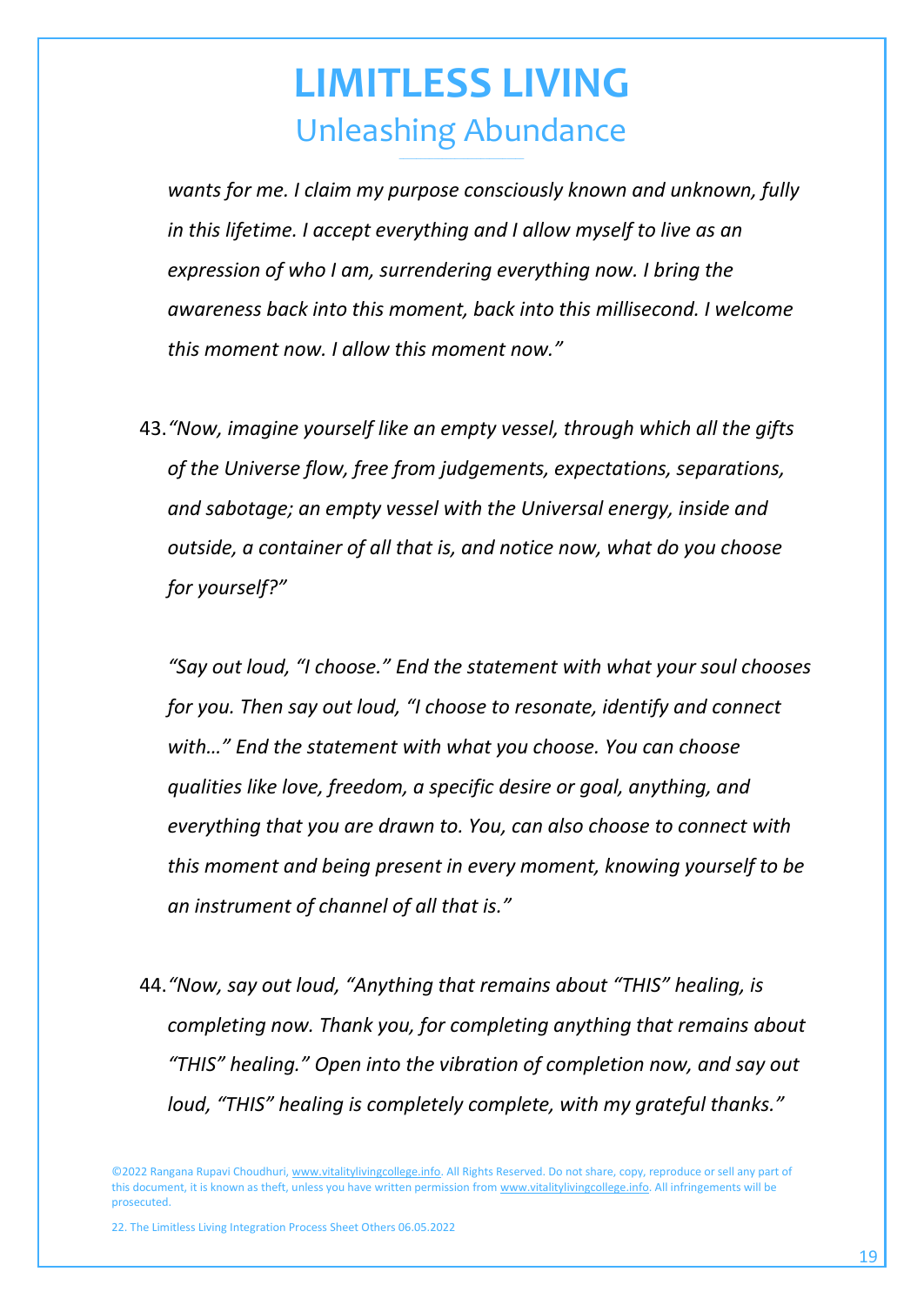- 45.*"So go ahead and take a long breath in through the nose, and out through your mouth. Now take another breath, and sigh it out, and just let the shoulders drop and the belly flop. Take another long breath in through the nose and sigh it out again through the mouth."*
- 46.*"And as you take another breath in, this time blow it out through the mouth as if you are blowing out a candle. Bring all your awareness to this moment. This millisecond. No thought of past, no thought of future, only this moment."*
- 47.*"Now place your hand on your heart and bring into your heart someone that you love. It can be a person, it can be nature, for example the oceans, flowers, or animals, or it can even be a situation. Go ahead and bring what you love in your heart now. Surround it with your love, understanding, and compassion."*
- 48.*"Feel that compassion growing and expanding. You might even like to experience this compassion in your heart as love and care and understanding, without any judgment. Allow this compassion in your heart. Let this compassion radiate out of your heart, into the room that you're in right now. Let it radiate out to the house that you live in. And let it radiate out to the country that you live in. To all the countries in the world. The stars, the galaxies, the cosmos. And let the sense of*

<sup>©2022</sup> Rangana Rupavi Choudhuri[, www.vitalitylivingcollege.info.](http://www.vitalitylivingcollege.info/) All Rights Reserved. Do not share, copy, reproduce or sell any part of this document, it is known as theft, unless you have written permission fro[m www.vitalitylivingcollege.info.](http://www.vitalitylivingcollege.info/) All infringements will be prosecuted.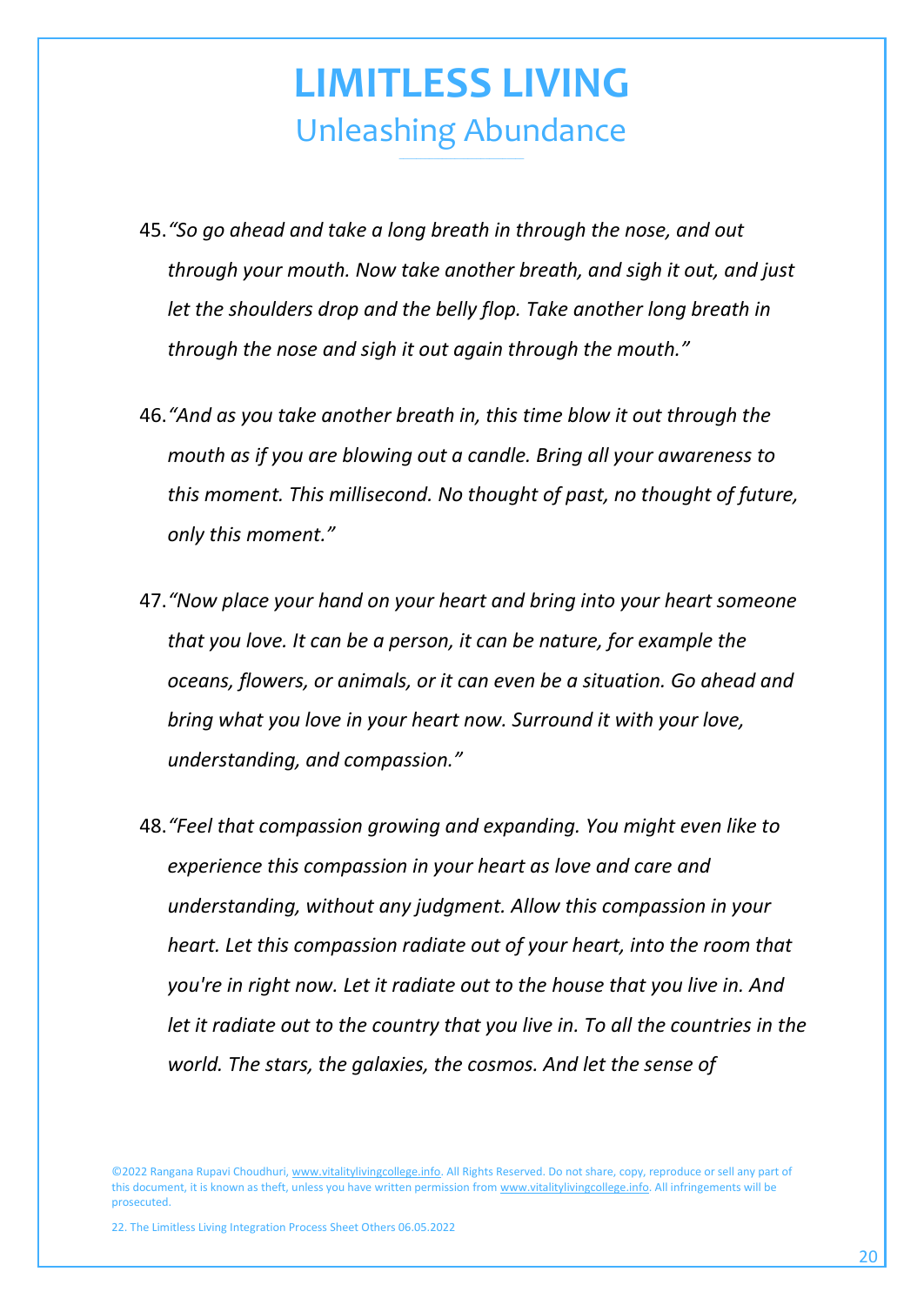*compassion, unconditional love and care come back into your heart. As if giving the sense of compassion to yourself now."*

- 49.*"Letting yourself know, I love you. I am grateful for you. How did I get so lucky to have you in my life? At this time, bring into your heart, what you are grateful for. What you are grateful for in your personal life, in your professional life, and what you are grateful for, for yourself. Bring it all in your heart now. Take your time. Let me know when that's complete with a signal or nod.*"
- 50.*"Now bring into your awareness anything and everything that needs forgiving. Perhaps it's a thought, or an emotion, or even how you might have got triggered. It might be a situation, a person, or yourself. Just whisper out loud what needs forgiving using the statement, "I forgive …". Once you have forgiven all that needs forgiving, just let me know with a signal or nod. Now say out loud, "I forgive you, life forgives you, the universe forgives you, all forgiveness is here, all is forgiven".*
- 51.*"Now take another breath in and out, and bring into your awareness, your positive Great Flow statement. Notice how you feel about it. And as you notice how you feel about it, you can even go ahead and whisper it out loud. You might even like to say to yourself, I welcome you, I allow you, and I claim you. Feeling so grateful for this awareness about your positive Great Flow statement. And you can even say I am yours, you are mine. We belong to each other."*

©2022 Rangana Rupavi Choudhuri[, www.vitalitylivingcollege.info.](http://www.vitalitylivingcollege.info/) All Rights Reserved. Do not share, copy, reproduce or sell any part of this document, it is known as theft, unless you have written permission fro[m www.vitalitylivingcollege.info.](http://www.vitalitylivingcollege.info/) All infringements will be prosecuted.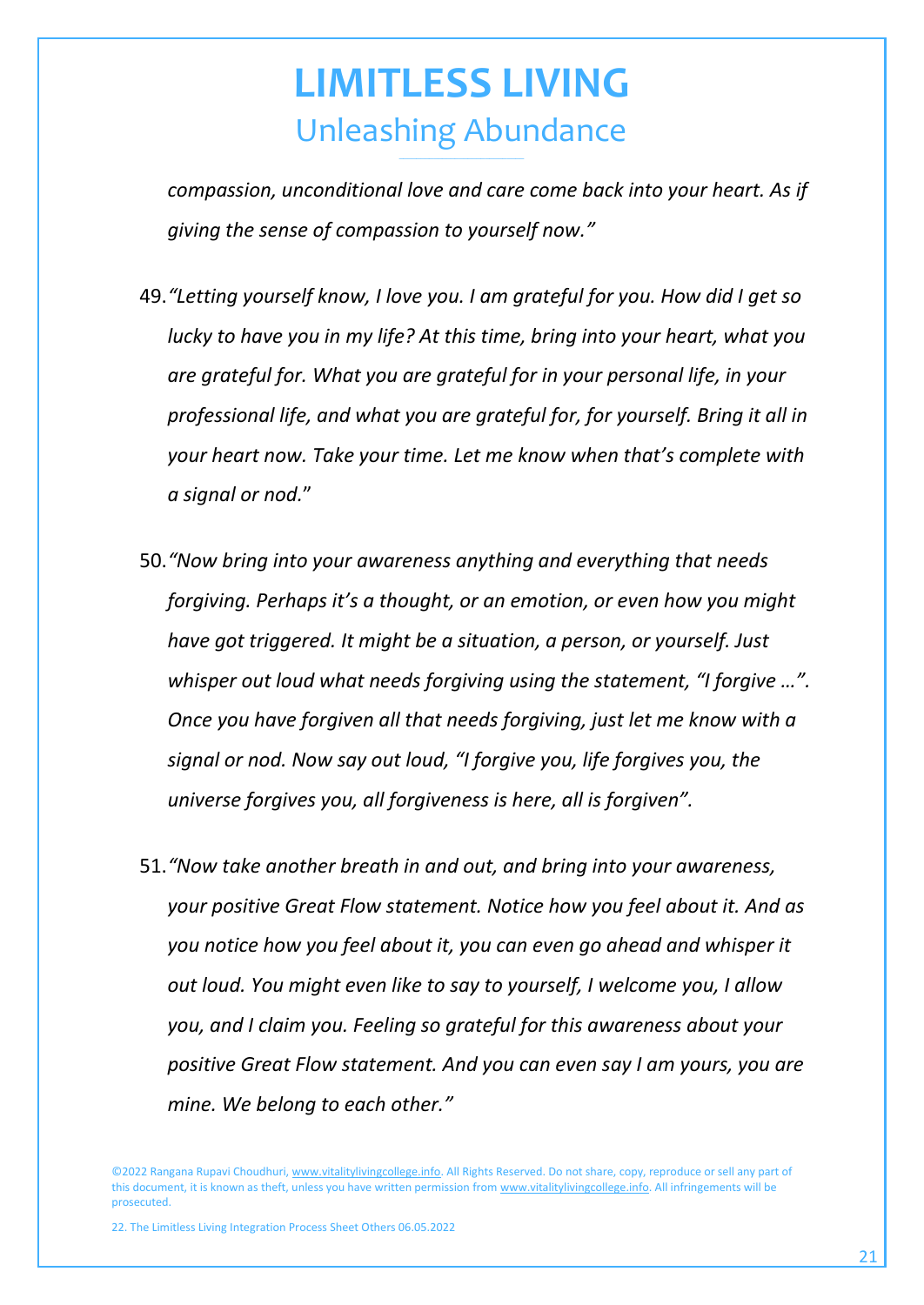- 52.*"And as you do that, go ahead and place your positive Great Flow statement on the movie screen in front of you. And as you place it on the movie screen, go ahead and see, hear and feel everything. Every single thing. The images, the sounds, and the feelings. Notice what you're wearing, or not wearing, how you're speaking, behaving, and interacting. And now place this image from the movie screen in front of you into an imaginary circle on the ground in front of your feet. See everything, hear everything, and feel everything. Now float above the circle and notice the image from above, from a high level. Notice everything about it. See, hear, and feel everything. Now step inside the circle looking through your eyes and breath like you are breathing and feel like you are feeling. You are living the dream now. Now step out of the circle pick up the circle from the ground with your hand and put it in your heart and breathe into the vibration of it. Breathe into the energy of it. Feel it as energy and vibration. All of energy and vibration."*
- 53.*"And as you notice that now, connect with your higher purpose. Notice how your higher purpose and how your positive Great Flow statement are connected. And as you notice your higher purpose. Notice your reasons for being on earth this time."*
- 54.*"Knowing when you sit in your place of patience, all that you soul wants for you, flows in its own time. And notice how it feels to be living your higher purpose. Notice how it feels to be happy in the now with a vision*

©2022 Rangana Rupavi Choudhuri[, www.vitalitylivingcollege.info.](http://www.vitalitylivingcollege.info/) All Rights Reserved. Do not share, copy, reproduce or sell any part of this document, it is known as theft, unless you have written permission fro[m www.vitalitylivingcollege.info.](http://www.vitalitylivingcollege.info/) All infringements will be prosecuted.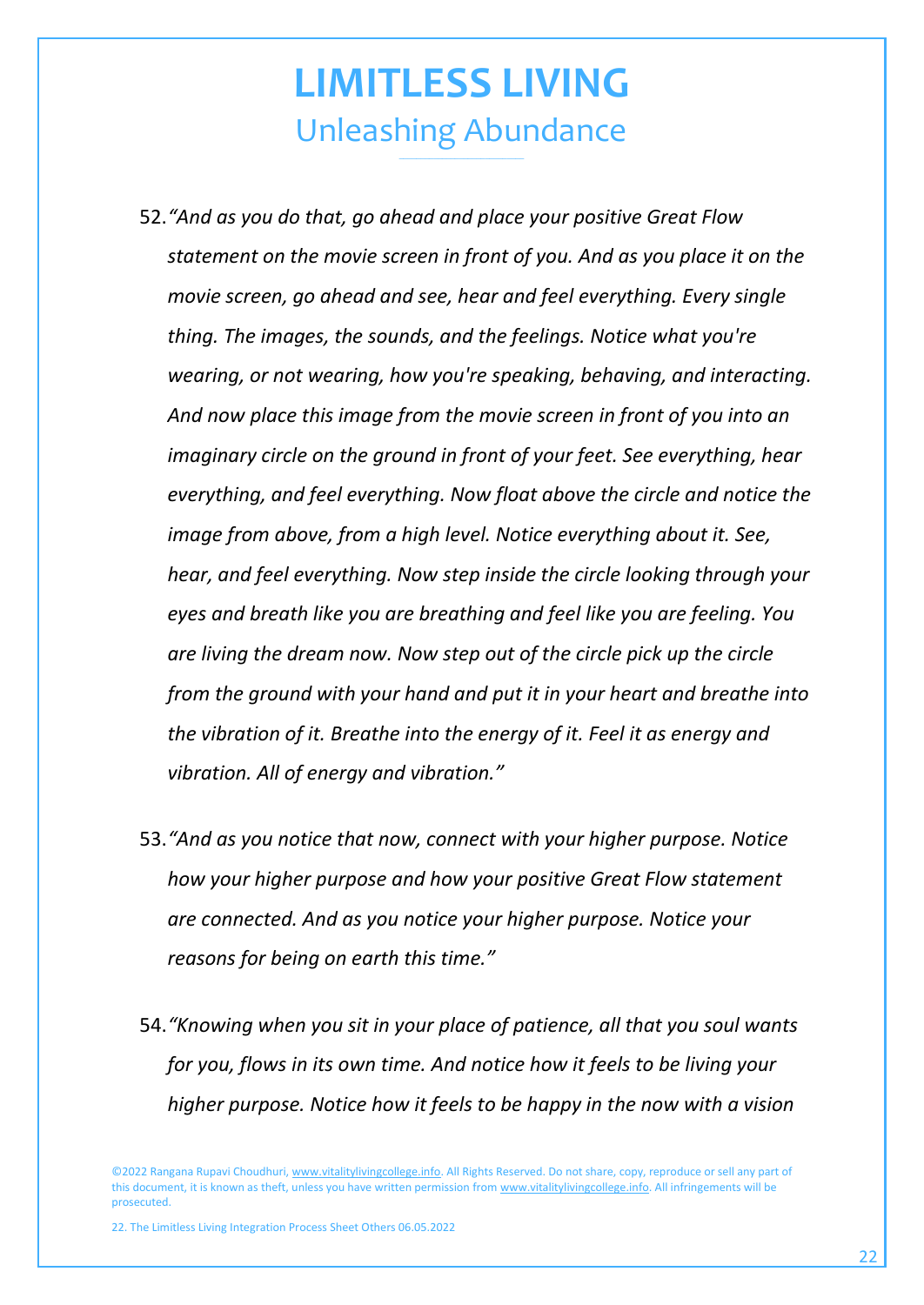*of the future, with a sense of total connectedness, of who you are, and the reason you are here. And as you stay connected to your higher purpose, see, hear and feel it fully."*

- 55.*"Notice each day and how you are living that higher purpose in each moment. With every breath you take. Feeling so grateful that you get to live this higher purpose with a sense of compassion and gratitude. Knowing your higher purpose is to serve you and others, to make a difference. Free from judgment and attachment. It is beyond anything you could ever conceive or imagine. It is so vast; boundless like skies, and infinite like the ocean."*
- 56.*"And as you notice how you make a difference to yourself and the lives of others. Go ahead and bring into your awareness the art of blessing. Blessing yourself. Blessing all who come on your path allowing those blessings to multiply and expand and amplify throughout all humanity. Throughout all time and space, plugging into the universal energy and universal flow of life, merging with all that is. As you merge now, know that you are completely connected, and life flows just as the universe flows."*
- 57.*"Go ahead and take another long breath in and out. Bring your awareness back to this moment and step into the future a day from now. Breath how you are breathing and feel how you are feeling. Notice how things are transforming, and how you are living your Great flow and*

©2022 Rangana Rupavi Choudhuri[, www.vitalitylivingcollege.info.](http://www.vitalitylivingcollege.info/) All Rights Reserved. Do not share, copy, reproduce or sell any part of this document, it is known as theft, unless you have written permission fro[m www.vitalitylivingcollege.info.](http://www.vitalitylivingcollege.info/) All infringements will be prosecuted.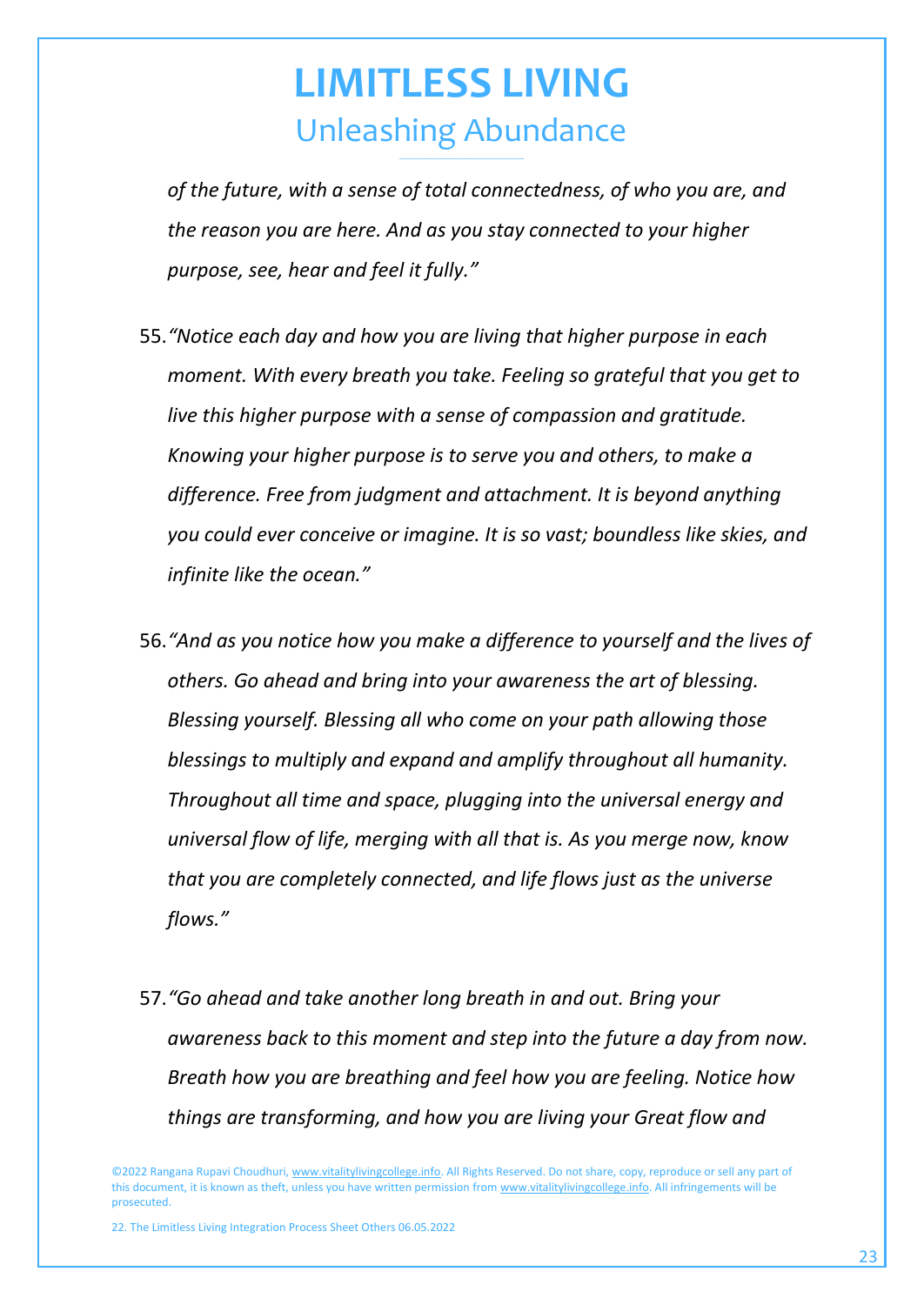*Higher purpose day to day. What actions are you taking? How are you feeling?"*

- 58.*"Now go ahead and step into the future a month from now. Breath how you are breathing and feel how you are feeling. Notice how things are transforming, and how you are living your life as an expression of what you want. How are you feeling?"*
- 59.*"Now go ahead and step into the future six months from now. Seventy percent of you is already new. Breath how you are breathing and feel how you are feeling. Notice how things are changing. How are you feeling?"*
- 60.*"Now go ahead and step into the future a year from now. Not a single cell from today is present a year down the line. Breath how you are breathing and feel how you are feeling. Notice how things are transforming. How are you feeling?"*
- 61.*"Now go ahead and step into the future 5 years down the line. Breath how you are breathing and feel how you are feeling. Notice how things are transforming, and how you are living your life as an expression of what you want. How are you feeling?"*
- 62.*"The fact you can even conceive of this consciousness means you can start living your life now as a full expression of what your soul most*

©2022 Rangana Rupavi Choudhuri[, www.vitalitylivingcollege.info.](http://www.vitalitylivingcollege.info/) All Rights Reserved. Do not share, copy, reproduce or sell any part of this document, it is known as theft, unless you have written permission fro[m www.vitalitylivingcollege.info.](http://www.vitalitylivingcollege.info/) All infringements will be prosecuted.